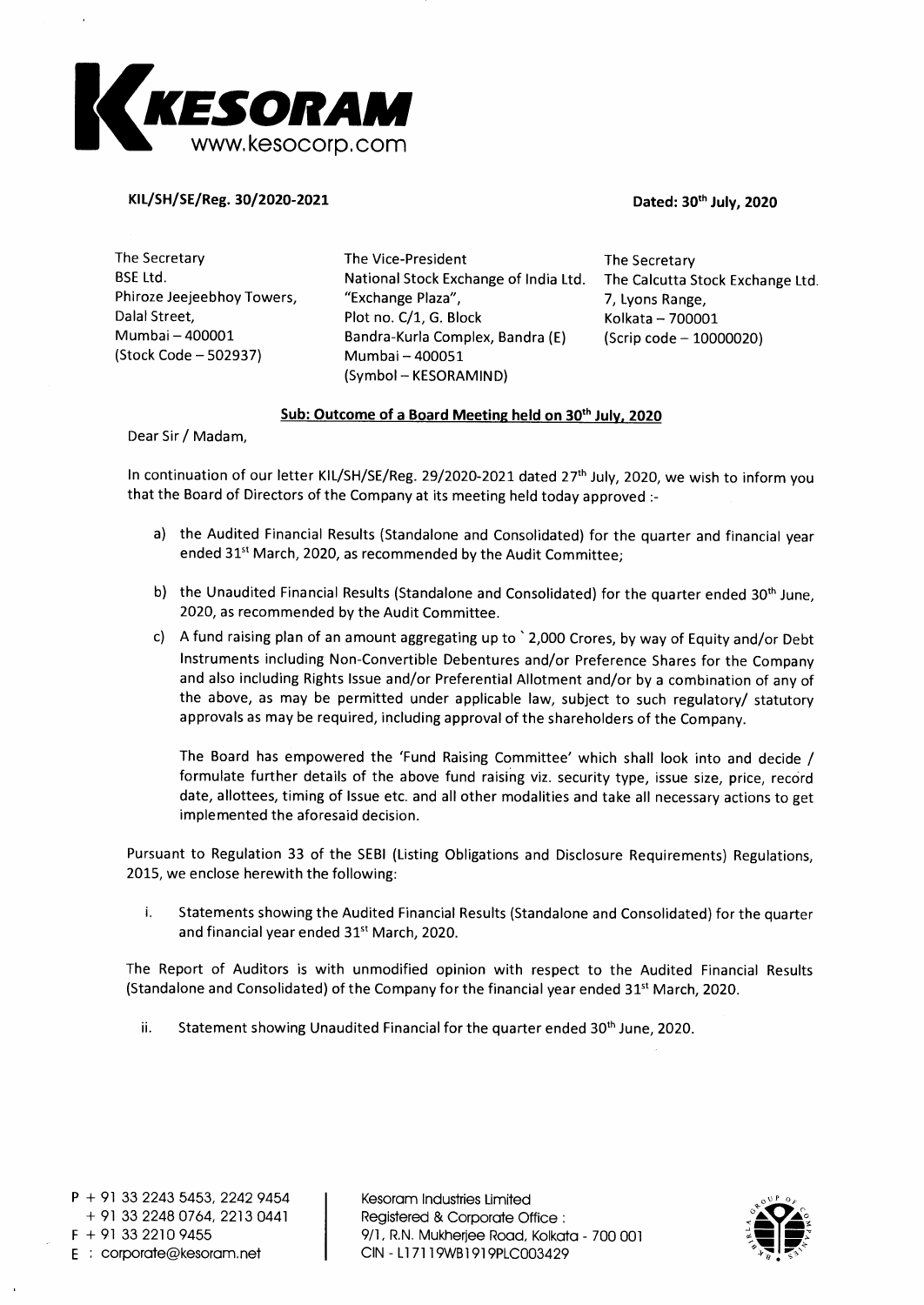

Further, in compliance with Regulation 30 read with Schedule III Part A of SEBI (Listing Obligations and Disclosure Requirements) Regulations, 2015, please be informed that the Board of Directors at its Meeting held today decided to:

• Re-appoint Mr. Lee Seow Chuan as an Independent Director of the Company for a second term of 5 years from the conclusion of the Company's 101<sup>st</sup> Annual General Meeting upto the conclusion of the Company's 106<sup>th</sup> Annual General Meeting.

Mr. Lee Seow Chuan has been on the Company's Board since 8<sup>th</sup> August, 2014. He is 72 years of age and a Singapore national. A reputed finance professional and a fellow member of the Association of International Accountants, UK, he has spent over two decades managing the finances of the Dairy Farm Group. He holds no other Directorship and holds no shares in the Company.

The meeting commenced at 13.00 pm and concluded at 16:00 pm.

This is for your information and records.

Yours faithfully, **For Kesoram Industries Limited** 

**Kaushik Biswas Company Secretary** 

**Encl: as above** 

P + 91 33 2243 5453, 2242 9454 + 91 33 2248 0764, 2213 0441 E : corporate@kesoram.net

Kesoram Industries Limited Registered & Corporate Office :  $F + 913322109455$ <br>  $F : \text{convorte@kesorarm.net}$  9/1, R.N. Mukherjee Road, Kolkata - 700 001

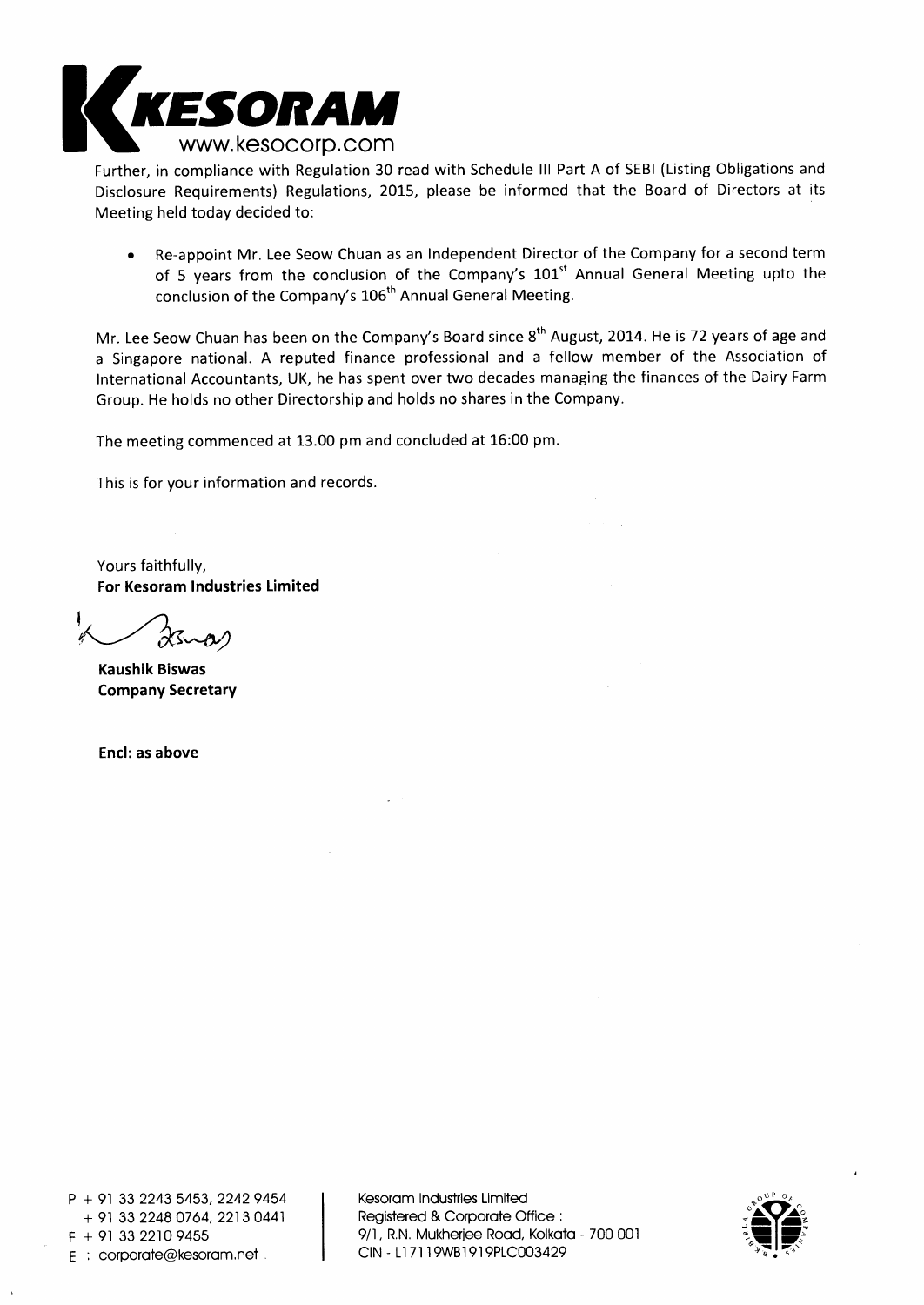**Regd. Office : 9/1, R. N. Mukherjee Road, Kolkata - 700 001** 

**Statement of Standalone and Consolidated Audited Financial Results for the quarter and year ended 31st March, 2020** 

| Consolidated<br>Standalone<br>Preceeding<br>Corresponding<br>Current<br>Corresponding<br>Preceeding<br>Current<br>Previous<br>three months<br>Current<br>three<br>Previous<br>three<br>three months<br>Current<br>three<br>three<br>Year<br>Year<br>months<br>ended in the<br>months<br>Year<br>Year<br>ended in the<br>months<br>months<br>ended<br>ended<br>previous year<br>ended<br>ended<br>ended<br>ended<br>previous year<br>ended<br>ended<br>31/03/2019<br>31/03/2020<br>31/03/2019<br>31/03/2020<br>31/12/2019<br>31/03/2019<br>31/03/2020<br>31/12/2019<br>31/03/2019<br>31/03/2020<br>Particulars<br>SI.<br>Refer Note 3<br>Refer Note 3<br>Refer Note 3<br>Refer Note 3<br>(Audited)<br>(Unaudited)<br>(Audited)<br>(Unaudited)<br>(Audited)<br>(Unaudited)<br>(Unaudited)<br>(Audited)<br>(Unaudited)<br>(Unaudited)<br>No.<br>$\overline{1}$<br>Income<br>2,903.91<br>860.58<br>2,645.64<br>640.76<br>532.49<br>2,329.95<br>2,580.56<br>783.29<br>559.56<br>466.09<br>a) Revenue from Operations<br>60.96<br>10.00<br>40.35<br>3.96<br>23.43<br>79.35<br>82.21<br>18.50<br>14.51<br>32.78<br>b) Other Income<br>2,964.87<br>870.58<br>2,685.99<br>644.72<br>2,662.77<br>555.92<br>2,409.30<br>801.79<br>498.87<br>574.07<br>Total Income $[1(a) + 1(b)]$<br>$\overline{c}$<br>Expenses<br>374.92<br>369.16<br>95.78<br>88.37<br>88.86<br>246.68<br>253.68<br>64.93<br>60.07<br>56.82<br>a) Cost of Materials consumed<br>20.56<br>(1.91)<br>30.29<br>12.60<br>7.63<br>(4.74)<br>(5.83)<br>26.65<br>12.71<br>3.47<br>b) Changes in inventories of finished goods,<br>work-in-progress and stock-in-trade<br>205.61<br>20.45<br>219.55<br>55.77<br>48.55<br>133.93<br>121.61<br>0.85<br>34.18<br>26.52<br>c) Employee benefits expense [Refer note 11]<br>107.99<br>27.99<br>27.00<br>112.61<br>87.92<br>29.04<br>91.26<br>21.70<br>22.88<br>23.04<br>d) Depreciation and amortisation expense<br>356.50<br>84.45<br>343.64<br>89.29<br>84.70<br>315.05<br>282.59<br>73.53<br>76.89<br>82.62<br>e) Finance Costs<br>727.24<br>694.96<br>160.51<br>211.38<br>149.71<br>639.12<br>677.92<br>198.93<br>144.51<br>135.54<br>Power and fuel<br>922.60<br>826.36<br>209.34<br>264.00<br>918.03<br>175.09<br>821.70<br>262.93<br>208.15<br>173.92<br>q) Packing and carriage<br>361.83<br>85.58<br>92.42<br>309.15<br>316.71<br>66.88<br>265.77<br>81.27<br>75.49<br>53.89<br>h) Other expenses<br>3,077.25<br>2,873.52<br>747.14<br>808.08<br>638.09<br>2,507.68<br>2,666.09<br>716.85<br>651.30<br>553.34<br>Total Expenses [2(a) to 2(h)]<br>$\mathbf{3}$<br>Profit/(Loss) before exceptional items<br>(112.38)<br>62.50<br>(187.53)<br>(102.42)<br>(82.17)<br>(98.38)<br>(3.32)<br>84.94<br>(77.23)<br>(54.47)<br>and tax (1-2)<br>(387.12)<br>(387.12)<br>Exceptional items [Refer Note 8]<br>4<br>(112.38)<br>(102.42)<br>62.50<br>(187.53)<br>(3.32)<br>(82.17)<br>(485.50)<br>(77.23)<br>84.94<br>(441.59)<br>5<br>Profit/(Loss) before tax (3+4)<br>6<br>Tax expense<br>(11.95)<br>(11.95)<br>(11.95)<br>٠<br>(11.95)<br>a) Current tax charge / (credit) (in respect of earlier year)<br>b) Deferred tax charge / (credit)<br>(187.53)<br>(102.42)<br>74.45<br>8.63<br>(82.17)<br>(485.50)<br>(77.23)<br>96.89<br>(441.59)<br>Net Profit/(Loss) for the period from continuing<br>$\overline{7}$<br>operations (5- 6)<br>(262.88)<br>(76.14)<br>$\overline{\phantom{a}}$<br>(262.88)<br>(76.14)<br>Loss before tax from discontinued operations (Refer Note 2)<br>8<br>9<br>Tax charge / (Credit) of discontinued operations<br>(262.88)<br>(76.14)<br>$\overline{\phantom{a}}$<br>(262.88)<br>(76.14)<br>÷,<br>10<br>Loss from discontinued operations after Tax (8-9)<br>(363.31)<br>(187.53)<br>(102.42)<br>(1.69)<br>(82.17)<br>(485.50)<br>(254.25)<br>(77.23)<br>20.75<br>(441.59)<br>Profit/(Loss) for the period (7+10)<br>11<br>12<br>Other Comprehensive Income (net of tax expense)<br>(Refer Note 1)<br>(61.10)<br>(16.02)<br>8.42<br>(0.14)<br>(15.05)<br>5.15<br>(11.37)<br>1.51<br>0.02<br>(11.42)<br><b>Continued Operations</b><br>0.04<br>2.21<br>0.04<br>2.21<br>Discontinued Operations<br>(424.37)<br>8.94<br>(203.55)<br>(102.56)<br>(97.22)<br>(252.70)<br>(496.87)<br>28.11<br>(453.01)<br>(77.21)<br>13<br>Total Comprehensive Income (11+12)<br> 4 <br>Paid-up equity share capital<br>142.59<br>142.59<br>142.59<br>142.59<br>142.59<br>142.59<br>142.59<br>142.59<br>142.59<br>(Face value Rs. 10/-per share)<br>(30.33)<br>(239.84)<br>387.60<br>(115.23)<br>15<br>Reserves excluding Revaluation Reserve<br>16<br>Earnings Per Share (EPS) (Not Annualised)<br>[Face value of Rs.10/- per share]<br>a)  Continuing Operations:<br>(13.15)<br>(7.04)<br>5.22<br>(5.76)<br>(7.18)<br>(34.05)<br>0.61<br>6.80<br>(30.97)<br>(5.42)<br>Rs.<br>Basic EPS<br>(7.04)<br>(13.15)<br>5.22<br>(5.76)<br>(7.18)<br>(34.05)<br>0.61<br>(5.42)<br>6.80<br>(30.97)<br>Rs.<br>Diluted EPS<br>b) Discontinued Operations :<br>(18.45)<br>(5.34)<br>(18.45)<br>$\tilde{\phantom{a}}$<br>(5.34)<br>$\blacksquare$<br>Rs.<br>$\bullet$<br>$\blacksquare$<br>$\overline{\phantom{m}}$<br>Basic EPS<br>(18.45)<br>(5.34)<br>(18.45)<br>$\overline{\phantom{a}}$<br>(5.34)<br>$\overline{\phantom{a}}$<br>$\blacksquare$<br>Rs.<br>$\tilde{\phantom{a}}$<br>J.<br>Diluted EPS<br>٠<br>(c) Continuing and discontinued Operations :<br>(25.49)<br>(13.15)<br>(7.18)<br>(0.12)<br>(5.76)<br>(17.84)<br>(34.05)<br>$^{\circ}$ .46<br>(30.97)<br>(5.42)<br>Rs.<br>Basic EPS<br>(25.49)<br>(7.18)<br>(0.12)<br>(13.15)<br>(5.76)<br>$(*7.84)$<br>(34.05)<br>(5.42)<br>$^{\circ}$ .46<br>Rs.<br>(30.97)<br><b>Diluted EPS</b><br>(See accomanying notes to the Standalone and Consolidated Financial Results) |  | Statement of Standalone and Consolidated Audited Financial Results for the quarter and year ended STSt March, 2020 |  |  |  |  |  | Rs./Crores |
|---------------------------------------------------------------------------------------------------------------------------------------------------------------------------------------------------------------------------------------------------------------------------------------------------------------------------------------------------------------------------------------------------------------------------------------------------------------------------------------------------------------------------------------------------------------------------------------------------------------------------------------------------------------------------------------------------------------------------------------------------------------------------------------------------------------------------------------------------------------------------------------------------------------------------------------------------------------------------------------------------------------------------------------------------------------------------------------------------------------------------------------------------------------------------------------------------------------------------------------------------------------------------------------------------------------------------------------------------------------------------------------------------------------------------------------------------------------------------------------------------------------------------------------------------------------------------------------------------------------------------------------------------------------------------------------------------------------------------------------------------------------------------------------------------------------------------------------------------------------------------------------------------------------------------------------------------------------------------------------------------------------------------------------------------------------------------------------------------------------------------------------------------------------------------------------------------------------------------------------------------------------------------------------------------------------------------------------------------------------------------------------------------------------------------------------------------------------------------------------------------------------------------------------------------------------------------------------------------------------------------------------------------------------------------------------------------------------------------------------------------------------------------------------------------------------------------------------------------------------------------------------------------------------------------------------------------------------------------------------------------------------------------------------------------------------------------------------------------------------------------------------------------------------------------------------------------------------------------------------------------------------------------------------------------------------------------------------------------------------------------------------------------------------------------------------------------------------------------------------------------------------------------------------------------------------------------------------------------------------------------------------------------------------------------------------------------------------------------------------------------------------------------------------------------------------------------------------------------------------------------------------------------------------------------------------------------------------------------------------------------------------------------------------------------------------------------------------------------------------------------------------------------------------------------------------------------------------------------------------------------------------------------------------------------------------------------------------------------------------------------------------------------------------------------------------------------------------------------------------------------------------------------------------------------------------------------------------------------------------------------------------------------------------------------------------------------------------------------------------------------------------------------------------------------------------------------------------------------------------------------------------------------------------------------------------------------------------------------------------------------------------------------------------------------------------------------------------------------------------------------------------------------------------------------------------------------------------------------------------------------------------------------------------------------------------------------------------------------------------------------------------------------------------------------------------------------------------------------------------------------------------------------------------------------------------------------------------------------------------------------------------------------------------------------------------------------------------------------------|--|--------------------------------------------------------------------------------------------------------------------|--|--|--|--|--|------------|
|                                                                                                                                                                                                                                                                                                                                                                                                                                                                                                                                                                                                                                                                                                                                                                                                                                                                                                                                                                                                                                                                                                                                                                                                                                                                                                                                                                                                                                                                                                                                                                                                                                                                                                                                                                                                                                                                                                                                                                                                                                                                                                                                                                                                                                                                                                                                                                                                                                                                                                                                                                                                                                                                                                                                                                                                                                                                                                                                                                                                                                                                                                                                                                                                                                                                                                                                                                                                                                                                                                                                                                                                                                                                                                                                                                                                                                                                                                                                                                                                                                                                                                                                                                                                                                                                                                                                                                                                                                                                                                                                                                                                                                                                                                                                                                                                                                                                                                                                                                                                                                                                                                                                                                                                                                                                                                                                                                                                                                                                                                                                                                                                                                                                                                                                 |  |                                                                                                                    |  |  |  |  |  |            |
|                                                                                                                                                                                                                                                                                                                                                                                                                                                                                                                                                                                                                                                                                                                                                                                                                                                                                                                                                                                                                                                                                                                                                                                                                                                                                                                                                                                                                                                                                                                                                                                                                                                                                                                                                                                                                                                                                                                                                                                                                                                                                                                                                                                                                                                                                                                                                                                                                                                                                                                                                                                                                                                                                                                                                                                                                                                                                                                                                                                                                                                                                                                                                                                                                                                                                                                                                                                                                                                                                                                                                                                                                                                                                                                                                                                                                                                                                                                                                                                                                                                                                                                                                                                                                                                                                                                                                                                                                                                                                                                                                                                                                                                                                                                                                                                                                                                                                                                                                                                                                                                                                                                                                                                                                                                                                                                                                                                                                                                                                                                                                                                                                                                                                                                                 |  |                                                                                                                    |  |  |  |  |  |            |
|                                                                                                                                                                                                                                                                                                                                                                                                                                                                                                                                                                                                                                                                                                                                                                                                                                                                                                                                                                                                                                                                                                                                                                                                                                                                                                                                                                                                                                                                                                                                                                                                                                                                                                                                                                                                                                                                                                                                                                                                                                                                                                                                                                                                                                                                                                                                                                                                                                                                                                                                                                                                                                                                                                                                                                                                                                                                                                                                                                                                                                                                                                                                                                                                                                                                                                                                                                                                                                                                                                                                                                                                                                                                                                                                                                                                                                                                                                                                                                                                                                                                                                                                                                                                                                                                                                                                                                                                                                                                                                                                                                                                                                                                                                                                                                                                                                                                                                                                                                                                                                                                                                                                                                                                                                                                                                                                                                                                                                                                                                                                                                                                                                                                                                                                 |  |                                                                                                                    |  |  |  |  |  |            |
|                                                                                                                                                                                                                                                                                                                                                                                                                                                                                                                                                                                                                                                                                                                                                                                                                                                                                                                                                                                                                                                                                                                                                                                                                                                                                                                                                                                                                                                                                                                                                                                                                                                                                                                                                                                                                                                                                                                                                                                                                                                                                                                                                                                                                                                                                                                                                                                                                                                                                                                                                                                                                                                                                                                                                                                                                                                                                                                                                                                                                                                                                                                                                                                                                                                                                                                                                                                                                                                                                                                                                                                                                                                                                                                                                                                                                                                                                                                                                                                                                                                                                                                                                                                                                                                                                                                                                                                                                                                                                                                                                                                                                                                                                                                                                                                                                                                                                                                                                                                                                                                                                                                                                                                                                                                                                                                                                                                                                                                                                                                                                                                                                                                                                                                                 |  |                                                                                                                    |  |  |  |  |  |            |
|                                                                                                                                                                                                                                                                                                                                                                                                                                                                                                                                                                                                                                                                                                                                                                                                                                                                                                                                                                                                                                                                                                                                                                                                                                                                                                                                                                                                                                                                                                                                                                                                                                                                                                                                                                                                                                                                                                                                                                                                                                                                                                                                                                                                                                                                                                                                                                                                                                                                                                                                                                                                                                                                                                                                                                                                                                                                                                                                                                                                                                                                                                                                                                                                                                                                                                                                                                                                                                                                                                                                                                                                                                                                                                                                                                                                                                                                                                                                                                                                                                                                                                                                                                                                                                                                                                                                                                                                                                                                                                                                                                                                                                                                                                                                                                                                                                                                                                                                                                                                                                                                                                                                                                                                                                                                                                                                                                                                                                                                                                                                                                                                                                                                                                                                 |  |                                                                                                                    |  |  |  |  |  |            |
|                                                                                                                                                                                                                                                                                                                                                                                                                                                                                                                                                                                                                                                                                                                                                                                                                                                                                                                                                                                                                                                                                                                                                                                                                                                                                                                                                                                                                                                                                                                                                                                                                                                                                                                                                                                                                                                                                                                                                                                                                                                                                                                                                                                                                                                                                                                                                                                                                                                                                                                                                                                                                                                                                                                                                                                                                                                                                                                                                                                                                                                                                                                                                                                                                                                                                                                                                                                                                                                                                                                                                                                                                                                                                                                                                                                                                                                                                                                                                                                                                                                                                                                                                                                                                                                                                                                                                                                                                                                                                                                                                                                                                                                                                                                                                                                                                                                                                                                                                                                                                                                                                                                                                                                                                                                                                                                                                                                                                                                                                                                                                                                                                                                                                                                                 |  |                                                                                                                    |  |  |  |  |  |            |
|                                                                                                                                                                                                                                                                                                                                                                                                                                                                                                                                                                                                                                                                                                                                                                                                                                                                                                                                                                                                                                                                                                                                                                                                                                                                                                                                                                                                                                                                                                                                                                                                                                                                                                                                                                                                                                                                                                                                                                                                                                                                                                                                                                                                                                                                                                                                                                                                                                                                                                                                                                                                                                                                                                                                                                                                                                                                                                                                                                                                                                                                                                                                                                                                                                                                                                                                                                                                                                                                                                                                                                                                                                                                                                                                                                                                                                                                                                                                                                                                                                                                                                                                                                                                                                                                                                                                                                                                                                                                                                                                                                                                                                                                                                                                                                                                                                                                                                                                                                                                                                                                                                                                                                                                                                                                                                                                                                                                                                                                                                                                                                                                                                                                                                                                 |  |                                                                                                                    |  |  |  |  |  |            |
|                                                                                                                                                                                                                                                                                                                                                                                                                                                                                                                                                                                                                                                                                                                                                                                                                                                                                                                                                                                                                                                                                                                                                                                                                                                                                                                                                                                                                                                                                                                                                                                                                                                                                                                                                                                                                                                                                                                                                                                                                                                                                                                                                                                                                                                                                                                                                                                                                                                                                                                                                                                                                                                                                                                                                                                                                                                                                                                                                                                                                                                                                                                                                                                                                                                                                                                                                                                                                                                                                                                                                                                                                                                                                                                                                                                                                                                                                                                                                                                                                                                                                                                                                                                                                                                                                                                                                                                                                                                                                                                                                                                                                                                                                                                                                                                                                                                                                                                                                                                                                                                                                                                                                                                                                                                                                                                                                                                                                                                                                                                                                                                                                                                                                                                                 |  |                                                                                                                    |  |  |  |  |  |            |
|                                                                                                                                                                                                                                                                                                                                                                                                                                                                                                                                                                                                                                                                                                                                                                                                                                                                                                                                                                                                                                                                                                                                                                                                                                                                                                                                                                                                                                                                                                                                                                                                                                                                                                                                                                                                                                                                                                                                                                                                                                                                                                                                                                                                                                                                                                                                                                                                                                                                                                                                                                                                                                                                                                                                                                                                                                                                                                                                                                                                                                                                                                                                                                                                                                                                                                                                                                                                                                                                                                                                                                                                                                                                                                                                                                                                                                                                                                                                                                                                                                                                                                                                                                                                                                                                                                                                                                                                                                                                                                                                                                                                                                                                                                                                                                                                                                                                                                                                                                                                                                                                                                                                                                                                                                                                                                                                                                                                                                                                                                                                                                                                                                                                                                                                 |  |                                                                                                                    |  |  |  |  |  |            |
|                                                                                                                                                                                                                                                                                                                                                                                                                                                                                                                                                                                                                                                                                                                                                                                                                                                                                                                                                                                                                                                                                                                                                                                                                                                                                                                                                                                                                                                                                                                                                                                                                                                                                                                                                                                                                                                                                                                                                                                                                                                                                                                                                                                                                                                                                                                                                                                                                                                                                                                                                                                                                                                                                                                                                                                                                                                                                                                                                                                                                                                                                                                                                                                                                                                                                                                                                                                                                                                                                                                                                                                                                                                                                                                                                                                                                                                                                                                                                                                                                                                                                                                                                                                                                                                                                                                                                                                                                                                                                                                                                                                                                                                                                                                                                                                                                                                                                                                                                                                                                                                                                                                                                                                                                                                                                                                                                                                                                                                                                                                                                                                                                                                                                                                                 |  |                                                                                                                    |  |  |  |  |  |            |
|                                                                                                                                                                                                                                                                                                                                                                                                                                                                                                                                                                                                                                                                                                                                                                                                                                                                                                                                                                                                                                                                                                                                                                                                                                                                                                                                                                                                                                                                                                                                                                                                                                                                                                                                                                                                                                                                                                                                                                                                                                                                                                                                                                                                                                                                                                                                                                                                                                                                                                                                                                                                                                                                                                                                                                                                                                                                                                                                                                                                                                                                                                                                                                                                                                                                                                                                                                                                                                                                                                                                                                                                                                                                                                                                                                                                                                                                                                                                                                                                                                                                                                                                                                                                                                                                                                                                                                                                                                                                                                                                                                                                                                                                                                                                                                                                                                                                                                                                                                                                                                                                                                                                                                                                                                                                                                                                                                                                                                                                                                                                                                                                                                                                                                                                 |  |                                                                                                                    |  |  |  |  |  |            |
|                                                                                                                                                                                                                                                                                                                                                                                                                                                                                                                                                                                                                                                                                                                                                                                                                                                                                                                                                                                                                                                                                                                                                                                                                                                                                                                                                                                                                                                                                                                                                                                                                                                                                                                                                                                                                                                                                                                                                                                                                                                                                                                                                                                                                                                                                                                                                                                                                                                                                                                                                                                                                                                                                                                                                                                                                                                                                                                                                                                                                                                                                                                                                                                                                                                                                                                                                                                                                                                                                                                                                                                                                                                                                                                                                                                                                                                                                                                                                                                                                                                                                                                                                                                                                                                                                                                                                                                                                                                                                                                                                                                                                                                                                                                                                                                                                                                                                                                                                                                                                                                                                                                                                                                                                                                                                                                                                                                                                                                                                                                                                                                                                                                                                                                                 |  |                                                                                                                    |  |  |  |  |  |            |
|                                                                                                                                                                                                                                                                                                                                                                                                                                                                                                                                                                                                                                                                                                                                                                                                                                                                                                                                                                                                                                                                                                                                                                                                                                                                                                                                                                                                                                                                                                                                                                                                                                                                                                                                                                                                                                                                                                                                                                                                                                                                                                                                                                                                                                                                                                                                                                                                                                                                                                                                                                                                                                                                                                                                                                                                                                                                                                                                                                                                                                                                                                                                                                                                                                                                                                                                                                                                                                                                                                                                                                                                                                                                                                                                                                                                                                                                                                                                                                                                                                                                                                                                                                                                                                                                                                                                                                                                                                                                                                                                                                                                                                                                                                                                                                                                                                                                                                                                                                                                                                                                                                                                                                                                                                                                                                                                                                                                                                                                                                                                                                                                                                                                                                                                 |  |                                                                                                                    |  |  |  |  |  |            |
|                                                                                                                                                                                                                                                                                                                                                                                                                                                                                                                                                                                                                                                                                                                                                                                                                                                                                                                                                                                                                                                                                                                                                                                                                                                                                                                                                                                                                                                                                                                                                                                                                                                                                                                                                                                                                                                                                                                                                                                                                                                                                                                                                                                                                                                                                                                                                                                                                                                                                                                                                                                                                                                                                                                                                                                                                                                                                                                                                                                                                                                                                                                                                                                                                                                                                                                                                                                                                                                                                                                                                                                                                                                                                                                                                                                                                                                                                                                                                                                                                                                                                                                                                                                                                                                                                                                                                                                                                                                                                                                                                                                                                                                                                                                                                                                                                                                                                                                                                                                                                                                                                                                                                                                                                                                                                                                                                                                                                                                                                                                                                                                                                                                                                                                                 |  |                                                                                                                    |  |  |  |  |  |            |
|                                                                                                                                                                                                                                                                                                                                                                                                                                                                                                                                                                                                                                                                                                                                                                                                                                                                                                                                                                                                                                                                                                                                                                                                                                                                                                                                                                                                                                                                                                                                                                                                                                                                                                                                                                                                                                                                                                                                                                                                                                                                                                                                                                                                                                                                                                                                                                                                                                                                                                                                                                                                                                                                                                                                                                                                                                                                                                                                                                                                                                                                                                                                                                                                                                                                                                                                                                                                                                                                                                                                                                                                                                                                                                                                                                                                                                                                                                                                                                                                                                                                                                                                                                                                                                                                                                                                                                                                                                                                                                                                                                                                                                                                                                                                                                                                                                                                                                                                                                                                                                                                                                                                                                                                                                                                                                                                                                                                                                                                                                                                                                                                                                                                                                                                 |  |                                                                                                                    |  |  |  |  |  |            |
|                                                                                                                                                                                                                                                                                                                                                                                                                                                                                                                                                                                                                                                                                                                                                                                                                                                                                                                                                                                                                                                                                                                                                                                                                                                                                                                                                                                                                                                                                                                                                                                                                                                                                                                                                                                                                                                                                                                                                                                                                                                                                                                                                                                                                                                                                                                                                                                                                                                                                                                                                                                                                                                                                                                                                                                                                                                                                                                                                                                                                                                                                                                                                                                                                                                                                                                                                                                                                                                                                                                                                                                                                                                                                                                                                                                                                                                                                                                                                                                                                                                                                                                                                                                                                                                                                                                                                                                                                                                                                                                                                                                                                                                                                                                                                                                                                                                                                                                                                                                                                                                                                                                                                                                                                                                                                                                                                                                                                                                                                                                                                                                                                                                                                                                                 |  |                                                                                                                    |  |  |  |  |  |            |
|                                                                                                                                                                                                                                                                                                                                                                                                                                                                                                                                                                                                                                                                                                                                                                                                                                                                                                                                                                                                                                                                                                                                                                                                                                                                                                                                                                                                                                                                                                                                                                                                                                                                                                                                                                                                                                                                                                                                                                                                                                                                                                                                                                                                                                                                                                                                                                                                                                                                                                                                                                                                                                                                                                                                                                                                                                                                                                                                                                                                                                                                                                                                                                                                                                                                                                                                                                                                                                                                                                                                                                                                                                                                                                                                                                                                                                                                                                                                                                                                                                                                                                                                                                                                                                                                                                                                                                                                                                                                                                                                                                                                                                                                                                                                                                                                                                                                                                                                                                                                                                                                                                                                                                                                                                                                                                                                                                                                                                                                                                                                                                                                                                                                                                                                 |  |                                                                                                                    |  |  |  |  |  |            |
|                                                                                                                                                                                                                                                                                                                                                                                                                                                                                                                                                                                                                                                                                                                                                                                                                                                                                                                                                                                                                                                                                                                                                                                                                                                                                                                                                                                                                                                                                                                                                                                                                                                                                                                                                                                                                                                                                                                                                                                                                                                                                                                                                                                                                                                                                                                                                                                                                                                                                                                                                                                                                                                                                                                                                                                                                                                                                                                                                                                                                                                                                                                                                                                                                                                                                                                                                                                                                                                                                                                                                                                                                                                                                                                                                                                                                                                                                                                                                                                                                                                                                                                                                                                                                                                                                                                                                                                                                                                                                                                                                                                                                                                                                                                                                                                                                                                                                                                                                                                                                                                                                                                                                                                                                                                                                                                                                                                                                                                                                                                                                                                                                                                                                                                                 |  |                                                                                                                    |  |  |  |  |  |            |
|                                                                                                                                                                                                                                                                                                                                                                                                                                                                                                                                                                                                                                                                                                                                                                                                                                                                                                                                                                                                                                                                                                                                                                                                                                                                                                                                                                                                                                                                                                                                                                                                                                                                                                                                                                                                                                                                                                                                                                                                                                                                                                                                                                                                                                                                                                                                                                                                                                                                                                                                                                                                                                                                                                                                                                                                                                                                                                                                                                                                                                                                                                                                                                                                                                                                                                                                                                                                                                                                                                                                                                                                                                                                                                                                                                                                                                                                                                                                                                                                                                                                                                                                                                                                                                                                                                                                                                                                                                                                                                                                                                                                                                                                                                                                                                                                                                                                                                                                                                                                                                                                                                                                                                                                                                                                                                                                                                                                                                                                                                                                                                                                                                                                                                                                 |  |                                                                                                                    |  |  |  |  |  |            |
|                                                                                                                                                                                                                                                                                                                                                                                                                                                                                                                                                                                                                                                                                                                                                                                                                                                                                                                                                                                                                                                                                                                                                                                                                                                                                                                                                                                                                                                                                                                                                                                                                                                                                                                                                                                                                                                                                                                                                                                                                                                                                                                                                                                                                                                                                                                                                                                                                                                                                                                                                                                                                                                                                                                                                                                                                                                                                                                                                                                                                                                                                                                                                                                                                                                                                                                                                                                                                                                                                                                                                                                                                                                                                                                                                                                                                                                                                                                                                                                                                                                                                                                                                                                                                                                                                                                                                                                                                                                                                                                                                                                                                                                                                                                                                                                                                                                                                                                                                                                                                                                                                                                                                                                                                                                                                                                                                                                                                                                                                                                                                                                                                                                                                                                                 |  |                                                                                                                    |  |  |  |  |  |            |
|                                                                                                                                                                                                                                                                                                                                                                                                                                                                                                                                                                                                                                                                                                                                                                                                                                                                                                                                                                                                                                                                                                                                                                                                                                                                                                                                                                                                                                                                                                                                                                                                                                                                                                                                                                                                                                                                                                                                                                                                                                                                                                                                                                                                                                                                                                                                                                                                                                                                                                                                                                                                                                                                                                                                                                                                                                                                                                                                                                                                                                                                                                                                                                                                                                                                                                                                                                                                                                                                                                                                                                                                                                                                                                                                                                                                                                                                                                                                                                                                                                                                                                                                                                                                                                                                                                                                                                                                                                                                                                                                                                                                                                                                                                                                                                                                                                                                                                                                                                                                                                                                                                                                                                                                                                                                                                                                                                                                                                                                                                                                                                                                                                                                                                                                 |  |                                                                                                                    |  |  |  |  |  |            |
|                                                                                                                                                                                                                                                                                                                                                                                                                                                                                                                                                                                                                                                                                                                                                                                                                                                                                                                                                                                                                                                                                                                                                                                                                                                                                                                                                                                                                                                                                                                                                                                                                                                                                                                                                                                                                                                                                                                                                                                                                                                                                                                                                                                                                                                                                                                                                                                                                                                                                                                                                                                                                                                                                                                                                                                                                                                                                                                                                                                                                                                                                                                                                                                                                                                                                                                                                                                                                                                                                                                                                                                                                                                                                                                                                                                                                                                                                                                                                                                                                                                                                                                                                                                                                                                                                                                                                                                                                                                                                                                                                                                                                                                                                                                                                                                                                                                                                                                                                                                                                                                                                                                                                                                                                                                                                                                                                                                                                                                                                                                                                                                                                                                                                                                                 |  |                                                                                                                    |  |  |  |  |  |            |
|                                                                                                                                                                                                                                                                                                                                                                                                                                                                                                                                                                                                                                                                                                                                                                                                                                                                                                                                                                                                                                                                                                                                                                                                                                                                                                                                                                                                                                                                                                                                                                                                                                                                                                                                                                                                                                                                                                                                                                                                                                                                                                                                                                                                                                                                                                                                                                                                                                                                                                                                                                                                                                                                                                                                                                                                                                                                                                                                                                                                                                                                                                                                                                                                                                                                                                                                                                                                                                                                                                                                                                                                                                                                                                                                                                                                                                                                                                                                                                                                                                                                                                                                                                                                                                                                                                                                                                                                                                                                                                                                                                                                                                                                                                                                                                                                                                                                                                                                                                                                                                                                                                                                                                                                                                                                                                                                                                                                                                                                                                                                                                                                                                                                                                                                 |  |                                                                                                                    |  |  |  |  |  |            |
|                                                                                                                                                                                                                                                                                                                                                                                                                                                                                                                                                                                                                                                                                                                                                                                                                                                                                                                                                                                                                                                                                                                                                                                                                                                                                                                                                                                                                                                                                                                                                                                                                                                                                                                                                                                                                                                                                                                                                                                                                                                                                                                                                                                                                                                                                                                                                                                                                                                                                                                                                                                                                                                                                                                                                                                                                                                                                                                                                                                                                                                                                                                                                                                                                                                                                                                                                                                                                                                                                                                                                                                                                                                                                                                                                                                                                                                                                                                                                                                                                                                                                                                                                                                                                                                                                                                                                                                                                                                                                                                                                                                                                                                                                                                                                                                                                                                                                                                                                                                                                                                                                                                                                                                                                                                                                                                                                                                                                                                                                                                                                                                                                                                                                                                                 |  |                                                                                                                    |  |  |  |  |  |            |
|                                                                                                                                                                                                                                                                                                                                                                                                                                                                                                                                                                                                                                                                                                                                                                                                                                                                                                                                                                                                                                                                                                                                                                                                                                                                                                                                                                                                                                                                                                                                                                                                                                                                                                                                                                                                                                                                                                                                                                                                                                                                                                                                                                                                                                                                                                                                                                                                                                                                                                                                                                                                                                                                                                                                                                                                                                                                                                                                                                                                                                                                                                                                                                                                                                                                                                                                                                                                                                                                                                                                                                                                                                                                                                                                                                                                                                                                                                                                                                                                                                                                                                                                                                                                                                                                                                                                                                                                                                                                                                                                                                                                                                                                                                                                                                                                                                                                                                                                                                                                                                                                                                                                                                                                                                                                                                                                                                                                                                                                                                                                                                                                                                                                                                                                 |  |                                                                                                                    |  |  |  |  |  |            |
|                                                                                                                                                                                                                                                                                                                                                                                                                                                                                                                                                                                                                                                                                                                                                                                                                                                                                                                                                                                                                                                                                                                                                                                                                                                                                                                                                                                                                                                                                                                                                                                                                                                                                                                                                                                                                                                                                                                                                                                                                                                                                                                                                                                                                                                                                                                                                                                                                                                                                                                                                                                                                                                                                                                                                                                                                                                                                                                                                                                                                                                                                                                                                                                                                                                                                                                                                                                                                                                                                                                                                                                                                                                                                                                                                                                                                                                                                                                                                                                                                                                                                                                                                                                                                                                                                                                                                                                                                                                                                                                                                                                                                                                                                                                                                                                                                                                                                                                                                                                                                                                                                                                                                                                                                                                                                                                                                                                                                                                                                                                                                                                                                                                                                                                                 |  |                                                                                                                    |  |  |  |  |  |            |
|                                                                                                                                                                                                                                                                                                                                                                                                                                                                                                                                                                                                                                                                                                                                                                                                                                                                                                                                                                                                                                                                                                                                                                                                                                                                                                                                                                                                                                                                                                                                                                                                                                                                                                                                                                                                                                                                                                                                                                                                                                                                                                                                                                                                                                                                                                                                                                                                                                                                                                                                                                                                                                                                                                                                                                                                                                                                                                                                                                                                                                                                                                                                                                                                                                                                                                                                                                                                                                                                                                                                                                                                                                                                                                                                                                                                                                                                                                                                                                                                                                                                                                                                                                                                                                                                                                                                                                                                                                                                                                                                                                                                                                                                                                                                                                                                                                                                                                                                                                                                                                                                                                                                                                                                                                                                                                                                                                                                                                                                                                                                                                                                                                                                                                                                 |  |                                                                                                                    |  |  |  |  |  |            |
|                                                                                                                                                                                                                                                                                                                                                                                                                                                                                                                                                                                                                                                                                                                                                                                                                                                                                                                                                                                                                                                                                                                                                                                                                                                                                                                                                                                                                                                                                                                                                                                                                                                                                                                                                                                                                                                                                                                                                                                                                                                                                                                                                                                                                                                                                                                                                                                                                                                                                                                                                                                                                                                                                                                                                                                                                                                                                                                                                                                                                                                                                                                                                                                                                                                                                                                                                                                                                                                                                                                                                                                                                                                                                                                                                                                                                                                                                                                                                                                                                                                                                                                                                                                                                                                                                                                                                                                                                                                                                                                                                                                                                                                                                                                                                                                                                                                                                                                                                                                                                                                                                                                                                                                                                                                                                                                                                                                                                                                                                                                                                                                                                                                                                                                                 |  |                                                                                                                    |  |  |  |  |  |            |
|                                                                                                                                                                                                                                                                                                                                                                                                                                                                                                                                                                                                                                                                                                                                                                                                                                                                                                                                                                                                                                                                                                                                                                                                                                                                                                                                                                                                                                                                                                                                                                                                                                                                                                                                                                                                                                                                                                                                                                                                                                                                                                                                                                                                                                                                                                                                                                                                                                                                                                                                                                                                                                                                                                                                                                                                                                                                                                                                                                                                                                                                                                                                                                                                                                                                                                                                                                                                                                                                                                                                                                                                                                                                                                                                                                                                                                                                                                                                                                                                                                                                                                                                                                                                                                                                                                                                                                                                                                                                                                                                                                                                                                                                                                                                                                                                                                                                                                                                                                                                                                                                                                                                                                                                                                                                                                                                                                                                                                                                                                                                                                                                                                                                                                                                 |  |                                                                                                                    |  |  |  |  |  |            |
|                                                                                                                                                                                                                                                                                                                                                                                                                                                                                                                                                                                                                                                                                                                                                                                                                                                                                                                                                                                                                                                                                                                                                                                                                                                                                                                                                                                                                                                                                                                                                                                                                                                                                                                                                                                                                                                                                                                                                                                                                                                                                                                                                                                                                                                                                                                                                                                                                                                                                                                                                                                                                                                                                                                                                                                                                                                                                                                                                                                                                                                                                                                                                                                                                                                                                                                                                                                                                                                                                                                                                                                                                                                                                                                                                                                                                                                                                                                                                                                                                                                                                                                                                                                                                                                                                                                                                                                                                                                                                                                                                                                                                                                                                                                                                                                                                                                                                                                                                                                                                                                                                                                                                                                                                                                                                                                                                                                                                                                                                                                                                                                                                                                                                                                                 |  |                                                                                                                    |  |  |  |  |  |            |
|                                                                                                                                                                                                                                                                                                                                                                                                                                                                                                                                                                                                                                                                                                                                                                                                                                                                                                                                                                                                                                                                                                                                                                                                                                                                                                                                                                                                                                                                                                                                                                                                                                                                                                                                                                                                                                                                                                                                                                                                                                                                                                                                                                                                                                                                                                                                                                                                                                                                                                                                                                                                                                                                                                                                                                                                                                                                                                                                                                                                                                                                                                                                                                                                                                                                                                                                                                                                                                                                                                                                                                                                                                                                                                                                                                                                                                                                                                                                                                                                                                                                                                                                                                                                                                                                                                                                                                                                                                                                                                                                                                                                                                                                                                                                                                                                                                                                                                                                                                                                                                                                                                                                                                                                                                                                                                                                                                                                                                                                                                                                                                                                                                                                                                                                 |  |                                                                                                                    |  |  |  |  |  | (100.43)   |
|                                                                                                                                                                                                                                                                                                                                                                                                                                                                                                                                                                                                                                                                                                                                                                                                                                                                                                                                                                                                                                                                                                                                                                                                                                                                                                                                                                                                                                                                                                                                                                                                                                                                                                                                                                                                                                                                                                                                                                                                                                                                                                                                                                                                                                                                                                                                                                                                                                                                                                                                                                                                                                                                                                                                                                                                                                                                                                                                                                                                                                                                                                                                                                                                                                                                                                                                                                                                                                                                                                                                                                                                                                                                                                                                                                                                                                                                                                                                                                                                                                                                                                                                                                                                                                                                                                                                                                                                                                                                                                                                                                                                                                                                                                                                                                                                                                                                                                                                                                                                                                                                                                                                                                                                                                                                                                                                                                                                                                                                                                                                                                                                                                                                                                                                 |  |                                                                                                                    |  |  |  |  |  |            |
|                                                                                                                                                                                                                                                                                                                                                                                                                                                                                                                                                                                                                                                                                                                                                                                                                                                                                                                                                                                                                                                                                                                                                                                                                                                                                                                                                                                                                                                                                                                                                                                                                                                                                                                                                                                                                                                                                                                                                                                                                                                                                                                                                                                                                                                                                                                                                                                                                                                                                                                                                                                                                                                                                                                                                                                                                                                                                                                                                                                                                                                                                                                                                                                                                                                                                                                                                                                                                                                                                                                                                                                                                                                                                                                                                                                                                                                                                                                                                                                                                                                                                                                                                                                                                                                                                                                                                                                                                                                                                                                                                                                                                                                                                                                                                                                                                                                                                                                                                                                                                                                                                                                                                                                                                                                                                                                                                                                                                                                                                                                                                                                                                                                                                                                                 |  |                                                                                                                    |  |  |  |  |  |            |
|                                                                                                                                                                                                                                                                                                                                                                                                                                                                                                                                                                                                                                                                                                                                                                                                                                                                                                                                                                                                                                                                                                                                                                                                                                                                                                                                                                                                                                                                                                                                                                                                                                                                                                                                                                                                                                                                                                                                                                                                                                                                                                                                                                                                                                                                                                                                                                                                                                                                                                                                                                                                                                                                                                                                                                                                                                                                                                                                                                                                                                                                                                                                                                                                                                                                                                                                                                                                                                                                                                                                                                                                                                                                                                                                                                                                                                                                                                                                                                                                                                                                                                                                                                                                                                                                                                                                                                                                                                                                                                                                                                                                                                                                                                                                                                                                                                                                                                                                                                                                                                                                                                                                                                                                                                                                                                                                                                                                                                                                                                                                                                                                                                                                                                                                 |  |                                                                                                                    |  |  |  |  |  |            |
|                                                                                                                                                                                                                                                                                                                                                                                                                                                                                                                                                                                                                                                                                                                                                                                                                                                                                                                                                                                                                                                                                                                                                                                                                                                                                                                                                                                                                                                                                                                                                                                                                                                                                                                                                                                                                                                                                                                                                                                                                                                                                                                                                                                                                                                                                                                                                                                                                                                                                                                                                                                                                                                                                                                                                                                                                                                                                                                                                                                                                                                                                                                                                                                                                                                                                                                                                                                                                                                                                                                                                                                                                                                                                                                                                                                                                                                                                                                                                                                                                                                                                                                                                                                                                                                                                                                                                                                                                                                                                                                                                                                                                                                                                                                                                                                                                                                                                                                                                                                                                                                                                                                                                                                                                                                                                                                                                                                                                                                                                                                                                                                                                                                                                                                                 |  |                                                                                                                    |  |  |  |  |  |            |
|                                                                                                                                                                                                                                                                                                                                                                                                                                                                                                                                                                                                                                                                                                                                                                                                                                                                                                                                                                                                                                                                                                                                                                                                                                                                                                                                                                                                                                                                                                                                                                                                                                                                                                                                                                                                                                                                                                                                                                                                                                                                                                                                                                                                                                                                                                                                                                                                                                                                                                                                                                                                                                                                                                                                                                                                                                                                                                                                                                                                                                                                                                                                                                                                                                                                                                                                                                                                                                                                                                                                                                                                                                                                                                                                                                                                                                                                                                                                                                                                                                                                                                                                                                                                                                                                                                                                                                                                                                                                                                                                                                                                                                                                                                                                                                                                                                                                                                                                                                                                                                                                                                                                                                                                                                                                                                                                                                                                                                                                                                                                                                                                                                                                                                                                 |  |                                                                                                                    |  |  |  |  |  |            |
|                                                                                                                                                                                                                                                                                                                                                                                                                                                                                                                                                                                                                                                                                                                                                                                                                                                                                                                                                                                                                                                                                                                                                                                                                                                                                                                                                                                                                                                                                                                                                                                                                                                                                                                                                                                                                                                                                                                                                                                                                                                                                                                                                                                                                                                                                                                                                                                                                                                                                                                                                                                                                                                                                                                                                                                                                                                                                                                                                                                                                                                                                                                                                                                                                                                                                                                                                                                                                                                                                                                                                                                                                                                                                                                                                                                                                                                                                                                                                                                                                                                                                                                                                                                                                                                                                                                                                                                                                                                                                                                                                                                                                                                                                                                                                                                                                                                                                                                                                                                                                                                                                                                                                                                                                                                                                                                                                                                                                                                                                                                                                                                                                                                                                                                                 |  |                                                                                                                    |  |  |  |  |  |            |
|                                                                                                                                                                                                                                                                                                                                                                                                                                                                                                                                                                                                                                                                                                                                                                                                                                                                                                                                                                                                                                                                                                                                                                                                                                                                                                                                                                                                                                                                                                                                                                                                                                                                                                                                                                                                                                                                                                                                                                                                                                                                                                                                                                                                                                                                                                                                                                                                                                                                                                                                                                                                                                                                                                                                                                                                                                                                                                                                                                                                                                                                                                                                                                                                                                                                                                                                                                                                                                                                                                                                                                                                                                                                                                                                                                                                                                                                                                                                                                                                                                                                                                                                                                                                                                                                                                                                                                                                                                                                                                                                                                                                                                                                                                                                                                                                                                                                                                                                                                                                                                                                                                                                                                                                                                                                                                                                                                                                                                                                                                                                                                                                                                                                                                                                 |  |                                                                                                                    |  |  |  |  |  |            |
|                                                                                                                                                                                                                                                                                                                                                                                                                                                                                                                                                                                                                                                                                                                                                                                                                                                                                                                                                                                                                                                                                                                                                                                                                                                                                                                                                                                                                                                                                                                                                                                                                                                                                                                                                                                                                                                                                                                                                                                                                                                                                                                                                                                                                                                                                                                                                                                                                                                                                                                                                                                                                                                                                                                                                                                                                                                                                                                                                                                                                                                                                                                                                                                                                                                                                                                                                                                                                                                                                                                                                                                                                                                                                                                                                                                                                                                                                                                                                                                                                                                                                                                                                                                                                                                                                                                                                                                                                                                                                                                                                                                                                                                                                                                                                                                                                                                                                                                                                                                                                                                                                                                                                                                                                                                                                                                                                                                                                                                                                                                                                                                                                                                                                                                                 |  |                                                                                                                    |  |  |  |  |  |            |
|                                                                                                                                                                                                                                                                                                                                                                                                                                                                                                                                                                                                                                                                                                                                                                                                                                                                                                                                                                                                                                                                                                                                                                                                                                                                                                                                                                                                                                                                                                                                                                                                                                                                                                                                                                                                                                                                                                                                                                                                                                                                                                                                                                                                                                                                                                                                                                                                                                                                                                                                                                                                                                                                                                                                                                                                                                                                                                                                                                                                                                                                                                                                                                                                                                                                                                                                                                                                                                                                                                                                                                                                                                                                                                                                                                                                                                                                                                                                                                                                                                                                                                                                                                                                                                                                                                                                                                                                                                                                                                                                                                                                                                                                                                                                                                                                                                                                                                                                                                                                                                                                                                                                                                                                                                                                                                                                                                                                                                                                                                                                                                                                                                                                                                                                 |  |                                                                                                                    |  |  |  |  |  |            |
|                                                                                                                                                                                                                                                                                                                                                                                                                                                                                                                                                                                                                                                                                                                                                                                                                                                                                                                                                                                                                                                                                                                                                                                                                                                                                                                                                                                                                                                                                                                                                                                                                                                                                                                                                                                                                                                                                                                                                                                                                                                                                                                                                                                                                                                                                                                                                                                                                                                                                                                                                                                                                                                                                                                                                                                                                                                                                                                                                                                                                                                                                                                                                                                                                                                                                                                                                                                                                                                                                                                                                                                                                                                                                                                                                                                                                                                                                                                                                                                                                                                                                                                                                                                                                                                                                                                                                                                                                                                                                                                                                                                                                                                                                                                                                                                                                                                                                                                                                                                                                                                                                                                                                                                                                                                                                                                                                                                                                                                                                                                                                                                                                                                                                                                                 |  |                                                                                                                    |  |  |  |  |  |            |
|                                                                                                                                                                                                                                                                                                                                                                                                                                                                                                                                                                                                                                                                                                                                                                                                                                                                                                                                                                                                                                                                                                                                                                                                                                                                                                                                                                                                                                                                                                                                                                                                                                                                                                                                                                                                                                                                                                                                                                                                                                                                                                                                                                                                                                                                                                                                                                                                                                                                                                                                                                                                                                                                                                                                                                                                                                                                                                                                                                                                                                                                                                                                                                                                                                                                                                                                                                                                                                                                                                                                                                                                                                                                                                                                                                                                                                                                                                                                                                                                                                                                                                                                                                                                                                                                                                                                                                                                                                                                                                                                                                                                                                                                                                                                                                                                                                                                                                                                                                                                                                                                                                                                                                                                                                                                                                                                                                                                                                                                                                                                                                                                                                                                                                                                 |  |                                                                                                                    |  |  |  |  |  | 142.59     |
|                                                                                                                                                                                                                                                                                                                                                                                                                                                                                                                                                                                                                                                                                                                                                                                                                                                                                                                                                                                                                                                                                                                                                                                                                                                                                                                                                                                                                                                                                                                                                                                                                                                                                                                                                                                                                                                                                                                                                                                                                                                                                                                                                                                                                                                                                                                                                                                                                                                                                                                                                                                                                                                                                                                                                                                                                                                                                                                                                                                                                                                                                                                                                                                                                                                                                                                                                                                                                                                                                                                                                                                                                                                                                                                                                                                                                                                                                                                                                                                                                                                                                                                                                                                                                                                                                                                                                                                                                                                                                                                                                                                                                                                                                                                                                                                                                                                                                                                                                                                                                                                                                                                                                                                                                                                                                                                                                                                                                                                                                                                                                                                                                                                                                                                                 |  |                                                                                                                    |  |  |  |  |  |            |
|                                                                                                                                                                                                                                                                                                                                                                                                                                                                                                                                                                                                                                                                                                                                                                                                                                                                                                                                                                                                                                                                                                                                                                                                                                                                                                                                                                                                                                                                                                                                                                                                                                                                                                                                                                                                                                                                                                                                                                                                                                                                                                                                                                                                                                                                                                                                                                                                                                                                                                                                                                                                                                                                                                                                                                                                                                                                                                                                                                                                                                                                                                                                                                                                                                                                                                                                                                                                                                                                                                                                                                                                                                                                                                                                                                                                                                                                                                                                                                                                                                                                                                                                                                                                                                                                                                                                                                                                                                                                                                                                                                                                                                                                                                                                                                                                                                                                                                                                                                                                                                                                                                                                                                                                                                                                                                                                                                                                                                                                                                                                                                                                                                                                                                                                 |  |                                                                                                                    |  |  |  |  |  |            |
|                                                                                                                                                                                                                                                                                                                                                                                                                                                                                                                                                                                                                                                                                                                                                                                                                                                                                                                                                                                                                                                                                                                                                                                                                                                                                                                                                                                                                                                                                                                                                                                                                                                                                                                                                                                                                                                                                                                                                                                                                                                                                                                                                                                                                                                                                                                                                                                                                                                                                                                                                                                                                                                                                                                                                                                                                                                                                                                                                                                                                                                                                                                                                                                                                                                                                                                                                                                                                                                                                                                                                                                                                                                                                                                                                                                                                                                                                                                                                                                                                                                                                                                                                                                                                                                                                                                                                                                                                                                                                                                                                                                                                                                                                                                                                                                                                                                                                                                                                                                                                                                                                                                                                                                                                                                                                                                                                                                                                                                                                                                                                                                                                                                                                                                                 |  |                                                                                                                    |  |  |  |  |  |            |
|                                                                                                                                                                                                                                                                                                                                                                                                                                                                                                                                                                                                                                                                                                                                                                                                                                                                                                                                                                                                                                                                                                                                                                                                                                                                                                                                                                                                                                                                                                                                                                                                                                                                                                                                                                                                                                                                                                                                                                                                                                                                                                                                                                                                                                                                                                                                                                                                                                                                                                                                                                                                                                                                                                                                                                                                                                                                                                                                                                                                                                                                                                                                                                                                                                                                                                                                                                                                                                                                                                                                                                                                                                                                                                                                                                                                                                                                                                                                                                                                                                                                                                                                                                                                                                                                                                                                                                                                                                                                                                                                                                                                                                                                                                                                                                                                                                                                                                                                                                                                                                                                                                                                                                                                                                                                                                                                                                                                                                                                                                                                                                                                                                                                                                                                 |  |                                                                                                                    |  |  |  |  |  |            |
|                                                                                                                                                                                                                                                                                                                                                                                                                                                                                                                                                                                                                                                                                                                                                                                                                                                                                                                                                                                                                                                                                                                                                                                                                                                                                                                                                                                                                                                                                                                                                                                                                                                                                                                                                                                                                                                                                                                                                                                                                                                                                                                                                                                                                                                                                                                                                                                                                                                                                                                                                                                                                                                                                                                                                                                                                                                                                                                                                                                                                                                                                                                                                                                                                                                                                                                                                                                                                                                                                                                                                                                                                                                                                                                                                                                                                                                                                                                                                                                                                                                                                                                                                                                                                                                                                                                                                                                                                                                                                                                                                                                                                                                                                                                                                                                                                                                                                                                                                                                                                                                                                                                                                                                                                                                                                                                                                                                                                                                                                                                                                                                                                                                                                                                                 |  |                                                                                                                    |  |  |  |  |  |            |
|                                                                                                                                                                                                                                                                                                                                                                                                                                                                                                                                                                                                                                                                                                                                                                                                                                                                                                                                                                                                                                                                                                                                                                                                                                                                                                                                                                                                                                                                                                                                                                                                                                                                                                                                                                                                                                                                                                                                                                                                                                                                                                                                                                                                                                                                                                                                                                                                                                                                                                                                                                                                                                                                                                                                                                                                                                                                                                                                                                                                                                                                                                                                                                                                                                                                                                                                                                                                                                                                                                                                                                                                                                                                                                                                                                                                                                                                                                                                                                                                                                                                                                                                                                                                                                                                                                                                                                                                                                                                                                                                                                                                                                                                                                                                                                                                                                                                                                                                                                                                                                                                                                                                                                                                                                                                                                                                                                                                                                                                                                                                                                                                                                                                                                                                 |  |                                                                                                                    |  |  |  |  |  |            |
|                                                                                                                                                                                                                                                                                                                                                                                                                                                                                                                                                                                                                                                                                                                                                                                                                                                                                                                                                                                                                                                                                                                                                                                                                                                                                                                                                                                                                                                                                                                                                                                                                                                                                                                                                                                                                                                                                                                                                                                                                                                                                                                                                                                                                                                                                                                                                                                                                                                                                                                                                                                                                                                                                                                                                                                                                                                                                                                                                                                                                                                                                                                                                                                                                                                                                                                                                                                                                                                                                                                                                                                                                                                                                                                                                                                                                                                                                                                                                                                                                                                                                                                                                                                                                                                                                                                                                                                                                                                                                                                                                                                                                                                                                                                                                                                                                                                                                                                                                                                                                                                                                                                                                                                                                                                                                                                                                                                                                                                                                                                                                                                                                                                                                                                                 |  |                                                                                                                    |  |  |  |  |  |            |
|                                                                                                                                                                                                                                                                                                                                                                                                                                                                                                                                                                                                                                                                                                                                                                                                                                                                                                                                                                                                                                                                                                                                                                                                                                                                                                                                                                                                                                                                                                                                                                                                                                                                                                                                                                                                                                                                                                                                                                                                                                                                                                                                                                                                                                                                                                                                                                                                                                                                                                                                                                                                                                                                                                                                                                                                                                                                                                                                                                                                                                                                                                                                                                                                                                                                                                                                                                                                                                                                                                                                                                                                                                                                                                                                                                                                                                                                                                                                                                                                                                                                                                                                                                                                                                                                                                                                                                                                                                                                                                                                                                                                                                                                                                                                                                                                                                                                                                                                                                                                                                                                                                                                                                                                                                                                                                                                                                                                                                                                                                                                                                                                                                                                                                                                 |  |                                                                                                                    |  |  |  |  |  |            |
|                                                                                                                                                                                                                                                                                                                                                                                                                                                                                                                                                                                                                                                                                                                                                                                                                                                                                                                                                                                                                                                                                                                                                                                                                                                                                                                                                                                                                                                                                                                                                                                                                                                                                                                                                                                                                                                                                                                                                                                                                                                                                                                                                                                                                                                                                                                                                                                                                                                                                                                                                                                                                                                                                                                                                                                                                                                                                                                                                                                                                                                                                                                                                                                                                                                                                                                                                                                                                                                                                                                                                                                                                                                                                                                                                                                                                                                                                                                                                                                                                                                                                                                                                                                                                                                                                                                                                                                                                                                                                                                                                                                                                                                                                                                                                                                                                                                                                                                                                                                                                                                                                                                                                                                                                                                                                                                                                                                                                                                                                                                                                                                                                                                                                                                                 |  |                                                                                                                    |  |  |  |  |  |            |
|                                                                                                                                                                                                                                                                                                                                                                                                                                                                                                                                                                                                                                                                                                                                                                                                                                                                                                                                                                                                                                                                                                                                                                                                                                                                                                                                                                                                                                                                                                                                                                                                                                                                                                                                                                                                                                                                                                                                                                                                                                                                                                                                                                                                                                                                                                                                                                                                                                                                                                                                                                                                                                                                                                                                                                                                                                                                                                                                                                                                                                                                                                                                                                                                                                                                                                                                                                                                                                                                                                                                                                                                                                                                                                                                                                                                                                                                                                                                                                                                                                                                                                                                                                                                                                                                                                                                                                                                                                                                                                                                                                                                                                                                                                                                                                                                                                                                                                                                                                                                                                                                                                                                                                                                                                                                                                                                                                                                                                                                                                                                                                                                                                                                                                                                 |  |                                                                                                                    |  |  |  |  |  |            |
|                                                                                                                                                                                                                                                                                                                                                                                                                                                                                                                                                                                                                                                                                                                                                                                                                                                                                                                                                                                                                                                                                                                                                                                                                                                                                                                                                                                                                                                                                                                                                                                                                                                                                                                                                                                                                                                                                                                                                                                                                                                                                                                                                                                                                                                                                                                                                                                                                                                                                                                                                                                                                                                                                                                                                                                                                                                                                                                                                                                                                                                                                                                                                                                                                                                                                                                                                                                                                                                                                                                                                                                                                                                                                                                                                                                                                                                                                                                                                                                                                                                                                                                                                                                                                                                                                                                                                                                                                                                                                                                                                                                                                                                                                                                                                                                                                                                                                                                                                                                                                                                                                                                                                                                                                                                                                                                                                                                                                                                                                                                                                                                                                                                                                                                                 |  |                                                                                                                    |  |  |  |  |  |            |
|                                                                                                                                                                                                                                                                                                                                                                                                                                                                                                                                                                                                                                                                                                                                                                                                                                                                                                                                                                                                                                                                                                                                                                                                                                                                                                                                                                                                                                                                                                                                                                                                                                                                                                                                                                                                                                                                                                                                                                                                                                                                                                                                                                                                                                                                                                                                                                                                                                                                                                                                                                                                                                                                                                                                                                                                                                                                                                                                                                                                                                                                                                                                                                                                                                                                                                                                                                                                                                                                                                                                                                                                                                                                                                                                                                                                                                                                                                                                                                                                                                                                                                                                                                                                                                                                                                                                                                                                                                                                                                                                                                                                                                                                                                                                                                                                                                                                                                                                                                                                                                                                                                                                                                                                                                                                                                                                                                                                                                                                                                                                                                                                                                                                                                                                 |  |                                                                                                                    |  |  |  |  |  |            |
|                                                                                                                                                                                                                                                                                                                                                                                                                                                                                                                                                                                                                                                                                                                                                                                                                                                                                                                                                                                                                                                                                                                                                                                                                                                                                                                                                                                                                                                                                                                                                                                                                                                                                                                                                                                                                                                                                                                                                                                                                                                                                                                                                                                                                                                                                                                                                                                                                                                                                                                                                                                                                                                                                                                                                                                                                                                                                                                                                                                                                                                                                                                                                                                                                                                                                                                                                                                                                                                                                                                                                                                                                                                                                                                                                                                                                                                                                                                                                                                                                                                                                                                                                                                                                                                                                                                                                                                                                                                                                                                                                                                                                                                                                                                                                                                                                                                                                                                                                                                                                                                                                                                                                                                                                                                                                                                                                                                                                                                                                                                                                                                                                                                                                                                                 |  |                                                                                                                    |  |  |  |  |  |            |
|                                                                                                                                                                                                                                                                                                                                                                                                                                                                                                                                                                                                                                                                                                                                                                                                                                                                                                                                                                                                                                                                                                                                                                                                                                                                                                                                                                                                                                                                                                                                                                                                                                                                                                                                                                                                                                                                                                                                                                                                                                                                                                                                                                                                                                                                                                                                                                                                                                                                                                                                                                                                                                                                                                                                                                                                                                                                                                                                                                                                                                                                                                                                                                                                                                                                                                                                                                                                                                                                                                                                                                                                                                                                                                                                                                                                                                                                                                                                                                                                                                                                                                                                                                                                                                                                                                                                                                                                                                                                                                                                                                                                                                                                                                                                                                                                                                                                                                                                                                                                                                                                                                                                                                                                                                                                                                                                                                                                                                                                                                                                                                                                                                                                                                                                 |  |                                                                                                                    |  |  |  |  |  |            |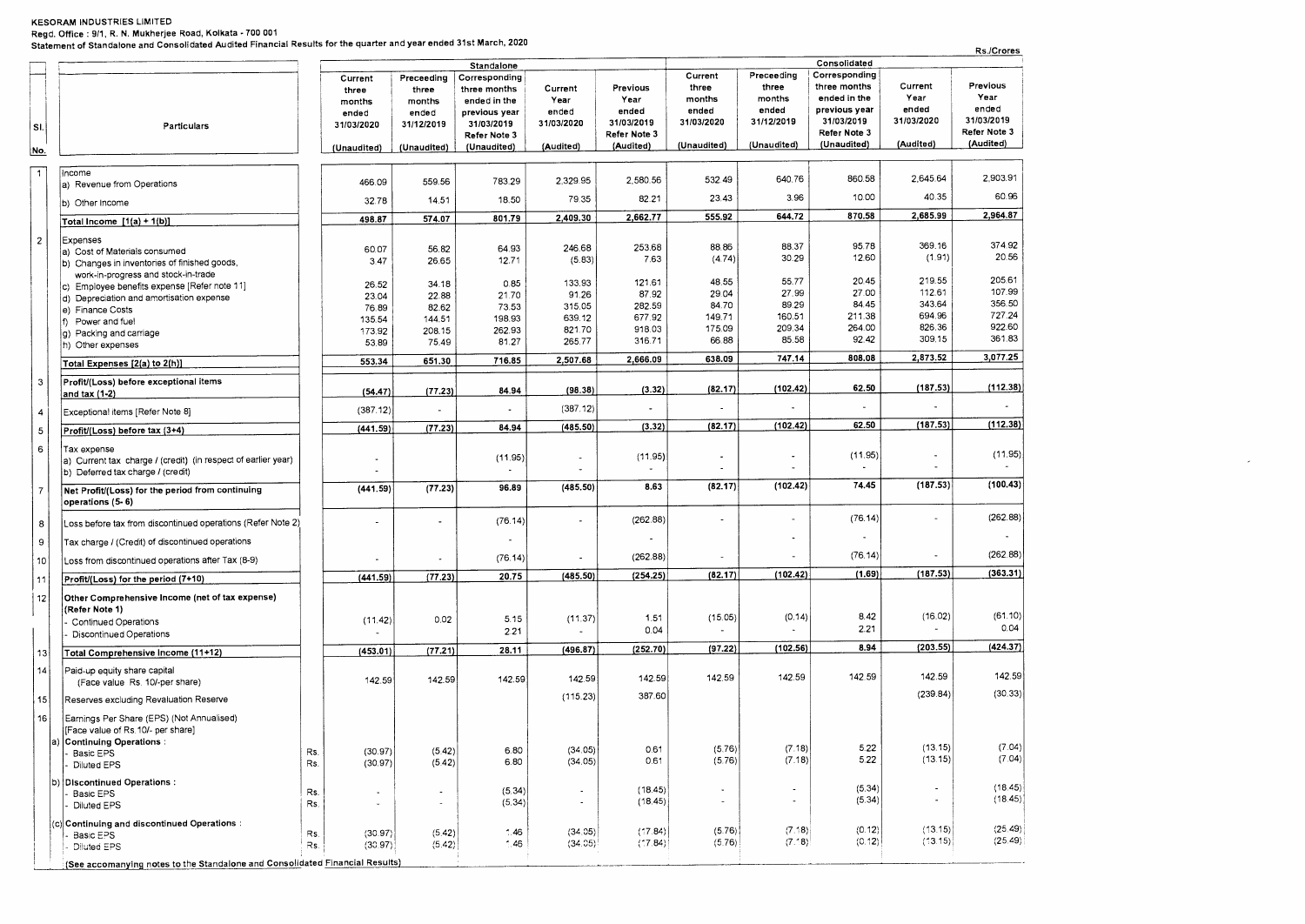## **KESORAM INDUSTRIES LIMITED Regd. Office : 9/1, R. N. Mukherjee Road, Kolkata - 700 001 Statement of Standalone and Consolidated Audited Financial Results for the quarter and year ended 31st March, 2020**

**Statement of Segment Revenue, Results, Assets and Liabilities** 

|              | Statement of Segment Revenue, Results, Assets and Liabilities |                                                   |                                                      |                                                                                                                   |                                        | <b>Rs./Crores</b>                                                                   |
|--------------|---------------------------------------------------------------|---------------------------------------------------|------------------------------------------------------|-------------------------------------------------------------------------------------------------------------------|----------------------------------------|-------------------------------------------------------------------------------------|
|              |                                                               |                                                   |                                                      | Consolidated                                                                                                      |                                        |                                                                                     |
| SI.<br>No.   | <b>Particulars</b>                                            | Current<br>three<br>months<br>ended<br>31/03/2020 | Preceeding<br>three<br>months<br>ended<br>31/12/2019 | Corresponding<br>three months<br>ended in the<br>previous year<br>31/03/2019<br><b>Refer Note A</b><br>and Note 2 | Current<br>Year<br>ended<br>31/03/2020 | <b>Previous</b><br>Year<br>ended<br>31/03/2019<br><b>Refer Note A</b><br>and Note 2 |
|              |                                                               | (Unaudited)                                       | (Unaudited)                                          | (Unaudited)                                                                                                       | (Audited)                              | (Audited)                                                                           |
| $\mathbf{1}$ | Segment Revenue                                               |                                                   |                                                      |                                                                                                                   |                                        |                                                                                     |
| a            | Cement                                                        | 466.09                                            | 559.56                                               | 783.28                                                                                                            | 2,329.95                               | 2,580.56                                                                            |
| $\mathbf b$  | Rayon, T.P. and Chemicals                                     | 66.40                                             | 81.20                                                | 77.30                                                                                                             | 315.69                                 | 323.35                                                                              |
|              | Total                                                         | 532.49                                            | 640.76                                               | 860.58                                                                                                            | 2,645.64                               | 2,903.91                                                                            |
|              | Less: Inter Segment Revenue (at cost)                         |                                                   | 640.76                                               | 860.58                                                                                                            | 2.645.64                               | 2,903.91                                                                            |
|              | Sales /Income                                                 | 532.49                                            |                                                      |                                                                                                                   |                                        |                                                                                     |
|              | <b>Total Revenue from Operations</b>                          | 532.49                                            | 640.76                                               | 860.58                                                                                                            | 2,645.64                               | 2,903.91                                                                            |
|              |                                                               | (0.00)                                            | (0.00)                                               | (0.00)                                                                                                            | 0.00                                   | 0.00                                                                                |
| 2            | Segment Results [Profit /(Loss) before tax and interest]      |                                                   |                                                      |                                                                                                                   |                                        |                                                                                     |
| a            | Cement                                                        | 10.25                                             | (8.71)                                               | 133.58                                                                                                            | 157.44                                 | 218.43                                                                              |
| b            | Rayon, T.P. and Chemicals                                     | (9.08)                                            | (7.32)                                               | 2.72                                                                                                              | (9.51)                                 | 5.49                                                                                |
|              | Total                                                         | 1.17                                              | (16.03)                                              | 136.30                                                                                                            | 147.93                                 | 223.92                                                                              |
|              | Less:<br>Interest                                             | 83.34                                             | 86.39                                                | 73.80                                                                                                             | 335.46                                 | 336.30                                                                              |
|              | Total Profit/(Loss) before tax                                | (82.17)                                           | (102.42)                                             | 62.50                                                                                                             | (187.53)                               | (112.38)                                                                            |
|              |                                                               | u,                                                |                                                      |                                                                                                                   | $\blacksquare$                         |                                                                                     |
| 3<br>a       | <b>Segment Assets</b><br>Cement                               | 2.561.93                                          | 2,610.86                                             | 2.493.93                                                                                                          | 2,561.93                               | 2,493.93                                                                            |
|              |                                                               |                                                   |                                                      |                                                                                                                   |                                        |                                                                                     |
| b            | Rayon, T.P. and Chemicals                                     | 649.94                                            | 654.87                                               | 644.17                                                                                                            | 649.94                                 | 644.17                                                                              |
|              | Total                                                         | 3,211.87                                          | 3,265.73                                             | 3,138.10                                                                                                          | 3,211.87                               | 3,138.10                                                                            |
| 4            | Segment Liabilities                                           |                                                   |                                                      |                                                                                                                   |                                        |                                                                                     |
| a            | Cement                                                        | 3,004.11                                          | 2.937.98                                             | 2,733.37                                                                                                          | 3.004.11                               | 2,733.37                                                                            |
| b            | Rayon, T.P. and Chemicals                                     | 304.91                                            | 327.88                                               | 298.44                                                                                                            | 304.91                                 | 298.44                                                                              |
|              | Total                                                         | 3,309.02                                          | 3,265.86                                             | 3,031.81                                                                                                          | 3,309.02                               | 3,031.81                                                                            |

# A. Information related to discontinued operations

| Information related to discontinued operations            |                                                                              | <b>Rs./Crores</b>                              |
|-----------------------------------------------------------|------------------------------------------------------------------------------|------------------------------------------------|
| <b>Particulars</b>                                        | Corresponding<br>three months<br>ended in the<br>previous year<br>31/03/2019 | <b>Previous</b><br>year<br>ended<br>31-03-2019 |
|                                                           | (Unaudited)                                                                  | (Audited)                                      |
| from<br>(Net<br>Sales<br>/Income<br>Segment Revenue<br>А. | 253.29                                                                       | 1,298.10                                       |
| Segment Results (Loss before Interest & Tax)<br>В.        | (35.81)                                                                      | (107.02)                                       |
| Finance Cost<br>С.                                        | 40.33                                                                        | 155.86                                         |
| D. Total Loss before tax                                  | (76.14)                                                                      | (262.88)                                       |
| E. Segment Assets                                         | 1,827.88                                                                     | 1,827.88                                       |
| F. Segment Liabilities                                    | 1,822.00                                                                     | 1,822.00                                       |

Note: Pursuant to restructuring, the tyre business has been demerged from Kesoram Industries Limited. Therefore, at standalone financial statement level, the Company operates in one segment i.e "Cement".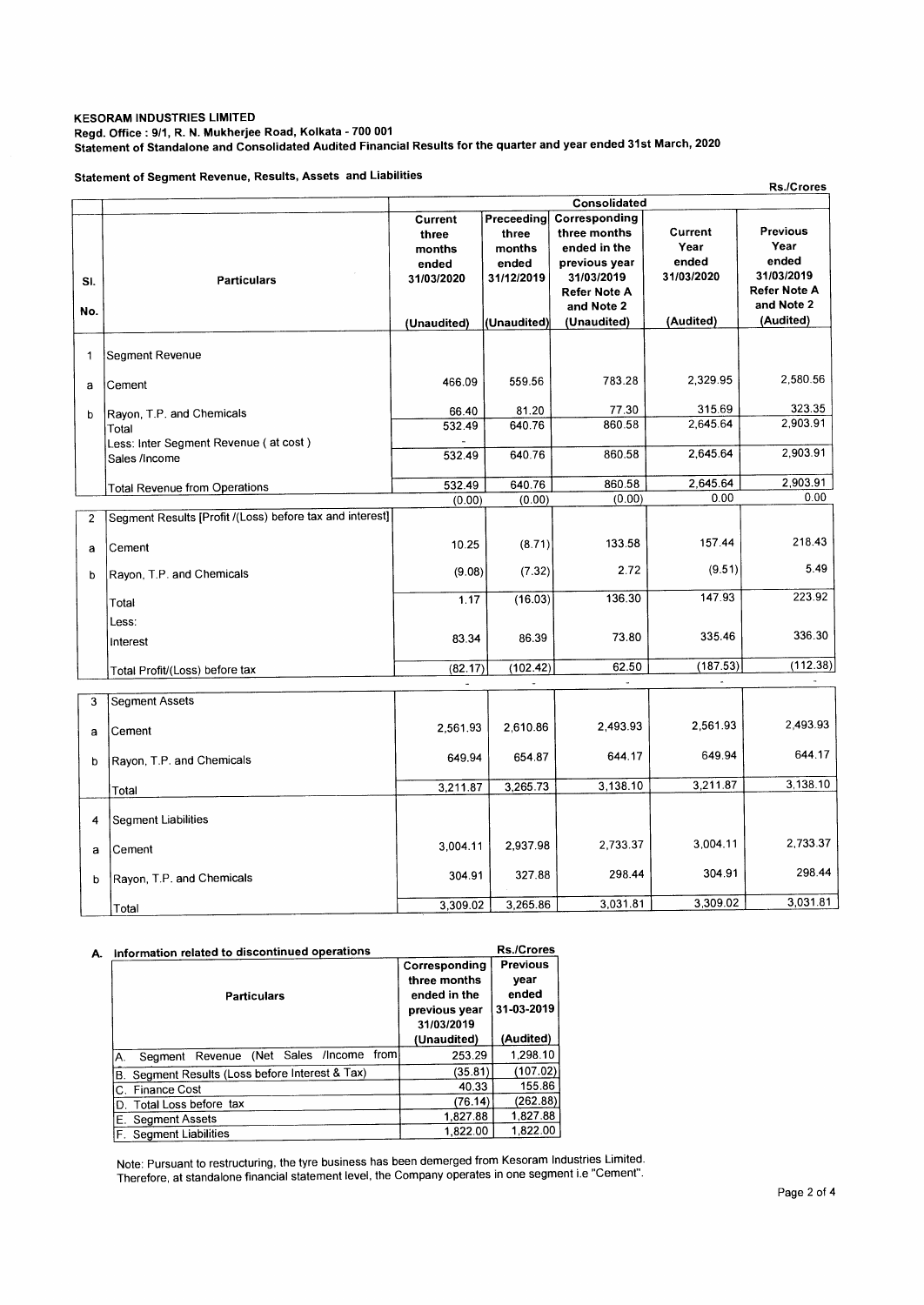## **KESORAM INDUSTRIES LIMITED Regd. Office : 9/1, R. N. Mukherjee Road, Kolkata - 700 001 Statement of Standalone and Consolidated Audited Financial Results for the quarter and year ended 31st March, 2020**

**Rs./Crores** 

**Statement of Assets & Liabilities** 

|                                                                        | <b>Standalone</b>   |                     | Consolidated             |                     |  |
|------------------------------------------------------------------------|---------------------|---------------------|--------------------------|---------------------|--|
|                                                                        | As at<br>31/03/2020 | As at<br>31/03/2019 | As at<br>31/03/2020      | As at<br>31/03/2019 |  |
| <b>Particulars</b>                                                     |                     | Refer Note 4        |                          | Refer Note 4        |  |
|                                                                        | (Audited)           | (Audited)           | (Audited)                | (Audited)           |  |
| A. ASSETS                                                              |                     |                     |                          |                     |  |
| (1) NON-CURRENT ASSETS                                                 |                     |                     |                          |                     |  |
| (a) Property, Plant and Equipment                                      | 1,645.28            | 2,260.94            | 2,139.03                 | 2,771.76            |  |
| (b) Capital work-in-progress                                           | 13.57               | 787.68              | 31.10                    | 799.94              |  |
| (c) Right of use assets                                                | 24.68               |                     | 27.65                    | 0.26                |  |
| (d) Other intangible assets                                            | 430.05              | 0.02<br>430.05      | 0.10                     |                     |  |
| (e) Investment in subsidiary and joint venture<br>(f) Financial assets |                     |                     |                          |                     |  |
| (i) Investments                                                        | 69.50               | 77.07               | 69.51                    | 81.60               |  |
| (ii) Loans                                                             | 445.91              | 333.56              | 406.39                   |                     |  |
| (iii) Other financial assets                                           | 7.61                | 16.25               | 12.41                    | 20.75               |  |
| (g) Income tax asset (net)                                             | 6.83                | 22.12               | 8.34                     | 23.64               |  |
| (h) Other non-current assets                                           | 5.42                | 75.43               | 5.81                     | 75.48               |  |
| <b>Total Non-Current Assets</b>                                        | 2,648.85            | 4,003.12            | 2,700.34                 | 3,773.43            |  |
| (2) CURRENT ASSETS                                                     |                     |                     |                          |                     |  |
| (a) Inventories                                                        | 115.18              | 291.30              | 162.22                   | 351.51              |  |
| (b) Financial assets                                                   |                     |                     |                          |                     |  |
| (i) Trade receivables                                                  | 169.78              | 555.44              | 196.86                   | 586.78              |  |
| (ii) Cash and cash equivalents                                         | 3.18                | 18.24               | 9.65                     | 18.57               |  |
| (iii) Other bank balances                                              | 6.54                | 27.94               | 6.54                     | 27.94               |  |
| (iv) Loans                                                             | 4.03                | 4.62                | 46.67                    | 10.78               |  |
| (v) Other financial assets                                             | 21.21               | 19.21               | 21.21                    | 25.04               |  |
| (c) Other current assets                                               | 62.72               | 169.66              | 68.30                    | 176.05              |  |
| <b>Total Current Assets</b>                                            | 382.64              | 1,086.41            | 511.45                   | 1,196.67            |  |
| TOTAL ASSETS                                                           | 3,031.49            | 5,089.53            | 3,211.79                 | 4,970.10            |  |
|                                                                        |                     |                     |                          |                     |  |
| <b>B. EQUITY AND LIABILITIES</b>                                       |                     |                     |                          |                     |  |
| (1) EQUITY                                                             |                     |                     |                          | 142.59              |  |
| (a) Equity share capital                                               | 142.59              | 142.59              | 142.59                   |                     |  |
| (b) Other equity                                                       | (115.23)<br>27.36   | 387.60<br>530.19    | (239.84)<br>(97.25)      | (30.33)<br>112.26   |  |
| <b>Total Equity</b>                                                    |                     |                     |                          |                     |  |
| (2) NON-CURRENT LIABILITIES                                            |                     |                     |                          |                     |  |
| (a) Financial liabilities<br>(i) Borrowings                            | 1,357.49            | 2,031.47            | 1,434.16                 | 2.143.40            |  |
| (ii) Lease Liabilities                                                 | 11.53               |                     | 11.93                    |                     |  |
| (iii) Other financial liabilities                                      | 73.57               | 227.29              | 73.57                    | 227.29              |  |
| (b) Provisions                                                         | 21.34               | 30.76               | 26.07                    | 34.96               |  |
| (c) Deferred tax liabilities (net)                                     |                     | $\blacksquare$      | $\overline{\phantom{a}}$ |                     |  |
| (d) Other Non-current liabilities                                      | 1.36                | 1.37                | 1.36                     | 1.37                |  |
| <b>Total Non-Current Liabilities</b>                                   | 1,465.29            | 2,290.89            | 1.547.09                 | 2,407.02            |  |
| (3) CURRENT LIABILITIES                                                |                     |                     |                          |                     |  |
| (a) Financial liabilities                                              |                     |                     |                          |                     |  |
| (i) Borrowings                                                         | 515.54              | 757.92              | 628.48                   | 846.73              |  |
| (i) Lease Liabilities                                                  | 10.58               |                     | 11.31                    |                     |  |
| (ii) Trade payables                                                    |                     |                     |                          |                     |  |
| Total outstanding dues of micro enterprises and small enterprises      | 7.87                | 8.30                | 8.42                     | 8.40                |  |
| Total outstanding dues of creditors other than micro                   |                     |                     |                          |                     |  |
| enterprises and small enterprises                                      | 576.60              | 829.34              | 614.73<br>231.74         | 864.71<br>296.31    |  |
| (iii) Other financial liabilities                                      | 171.61<br>45.24     | 247.12<br>106.47    | 51.62                    | 109.55              |  |
| (b) Provisions                                                         | 44.71               | 46.42               | 44.71                    | 46.42               |  |
| (c) Income tax liabilities (net)                                       | 166.69              | 272.88              | 170.93                   | 278.70              |  |
| (d) Other current liabilities                                          | 1,538.84            | 2,268.45            | 1,761.95                 | 2,450.82            |  |
| <b>Total Current Liabilities</b>                                       | 3,031.49            | 5,089.53            | 3,211.79                 | 4,970.10            |  |
| TOTAL EQUITY AND LIABILITIES                                           |                     |                     | $-0.01$                  | 0.01                |  |
|                                                                        | $-0.01$             | $-0.00$             |                          |                     |  |

**Page 3 of 4**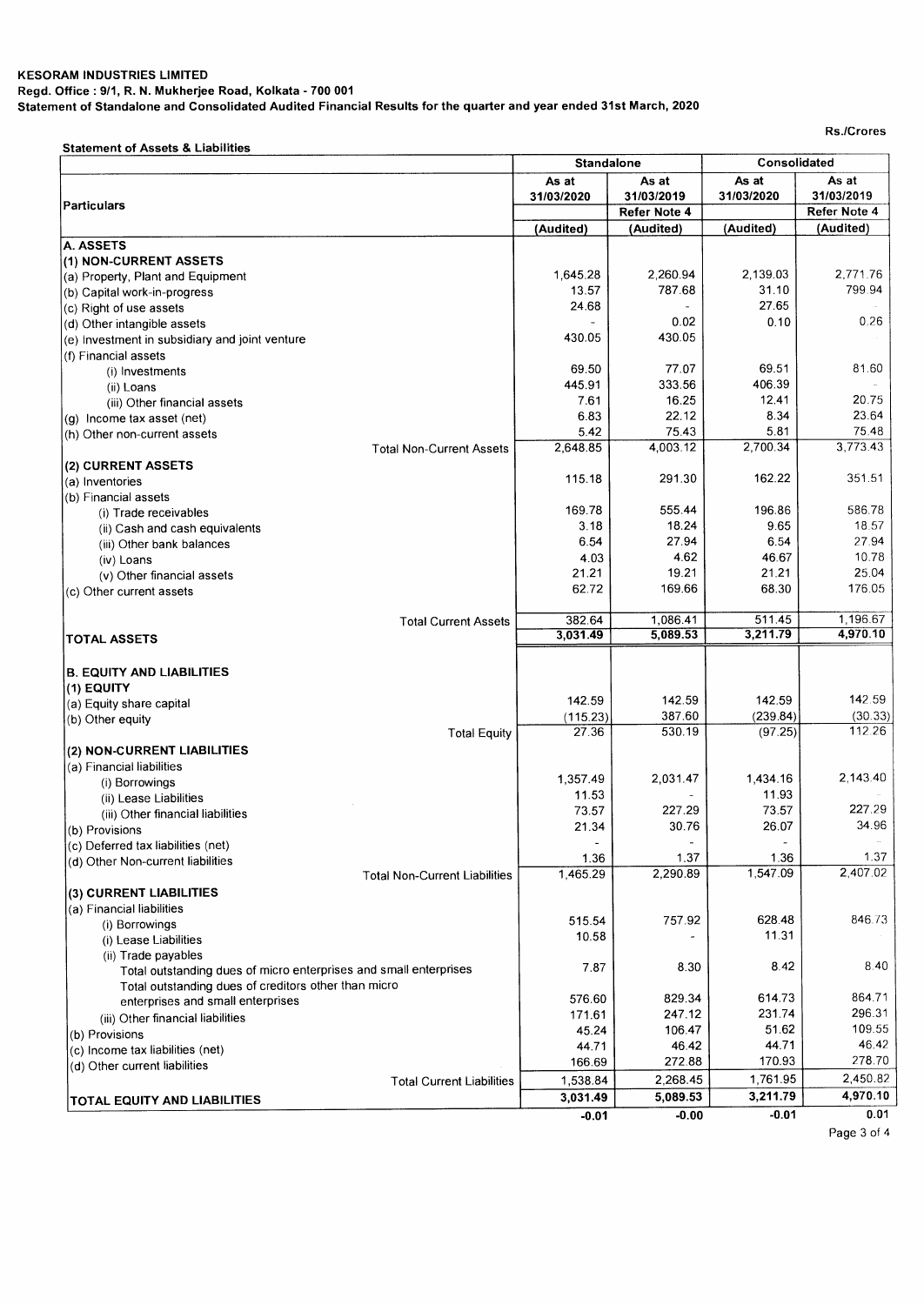Regd. Office : 9/1, R. N. Mukherjee Road, Kolkata - 700 001<br>Standalone Statement of Cash Flows for the year ended 31st March, 2020

**Rs./Crores Particulars 2019-2020 (Audited) 2018-2019 (Audited) A. Cash Flow From Operating Activities**  Net Profit/(Loss) before tax (485.50) (266.20) Adjustments for: Depreciation and amortisation and amortisation of the Depreciation and amortisation of the Depreciation and amortisation of the Depreciation and department of the Depreciation of the Department of the Department of the Dep Advances/deposits written off 0.11 2.32 Provision for bad and doubtful debts charged/(written back) 2.18 4.06 Provision for decommissioning obligation 18.17 (18.17 or different in the control of the control of the control of the control of the control of the control of the control of the control of the control of the control of th Provision for diminuation in value of investments<br>
Provision for doubtful advances<br>
Provision for Impairment **2.09** 9.32 Provision for Impairment Exchange loss/(gain) on derivatives instruments and the contract of the contract of the contract of the contract of the contract of the contract of the contract of the contract of the contract of the contract of the contra Finance costs  $\begin{array}{|c|c|c|c|c|c|c|c|c|} \hline \end{array}$   $\begin{array}{|c|c|c|c|c|c|c|c|} \hline \end{array}$   $\begin{array}{|c|c|c|c|c|c|} \hline \end{array}$   $\begin{array}{|c|c|c|c|c|} \hline \end{array}$   $\begin{array}{|c|c|c|c|c|} \hline \end{array}$   $\begin{array}{|c|c|c|c|c|} \hline \end{array}$   $\begin{array}{|c|c|c|c|c|} \hline \end$ Finance costs of the costs of the costs of the costs of the costs of the costs of the costs of the costs of the costs of the costs of the costs of the costs of the costs of the costs of the costs of the costs of the costs Loss on sale of property, plant and equipment (net) (and the control of the control of the control of the control of the control of the control of the control of the control of the control of the control of the control of Liabilities/Provision no longer required written back (16.53) (16.53 (2.16) (16.53 (2.16) (16.53 (16.59 (56.90<br>Interest income (68.65) (65.90 (55.90 (55.90 (55.90 ) (55.90 ) (55.90 ) (55.90 ) (55.90 ) (55.90 ) (55.90 ) ( Interest income (68.65) (65.90) Dividend income from long term investment (other than trade) (0.02) (0.05) (0.05) (0.05) (0.05) (0.05) (0.05) (0.05) (0.05) (0.05) (0.05) (0.05) (0.05) (0.05) (0.05) (0.05) (0.05) (0.05) (0.05) (0.05) (0.05) (0.05) (0.05) **Operating profit/(loss) before working capital changes 240.15 264.48 Changes in Working Capital:**  Increase / (decrease) in Non Current /Current financial and other liabilities/provisions 242.17 207.02 (Increase) / decrease in Non Current /Current financial and other assets 200.36 167.47 Findex and Content of Content Content manufal and other assets<br>
(Increase) / decrease in inventories 200.38 86.28<br>
(Increase) / decrease in inventories 27.92 86.28<br>
erated from Operations 710.60 725.25 Cash Generated from Operations **710.60** 725.25<br>
<u>Direct Taxes paid (net of refunds)</u> 30.65<br>
Net cash generated from operating activities- Total 758.52 755.90<br>
Net cash generated from operating activities- Total Direct Taxes paid (net of refunds) **47.92 30.65**<br> **Net cash generated from operating activities- Total 758.52** 755.90 **758.52** 755.90 **B. Cash flow from Investing Activities:**  Purchase of property, plant and equipment/capital advance given (27.73) (27.73) (27.73) (27.73) (27.73) (27.73<br>Proceeds from sale of property, plant and equipment (28.97 ) (27.97) (27.73) (27.73) (27.73) (27.73) (27.73) ( Proceeds from sale of property, plant and equipment (388.94) (591.45)<br>
Loan given to subsidiary (388.94) (591.45)<br>
Loan given to subsidiary (388.94) (591.45)<br>
Alat Loan Beceived/(Parit) to Roch Coroocate Net Loan Received/(Paid) to Body Corporate (386.87)<br>Net Loan Received/(Paid) to Body Corporate (386.87)<br>Repayment of Ioans given to subsidiary Net Loan Received (Falu) to bouy Outputate<br>Repayment of loans given to subsidiary 305.40 652.33<br>Drocode from to be of Neo Current investments Proceeds from sale of Non Current investments **2.73** 2.73<br>Interest received and the United States of the States of the States 2.73 2.73 2.73 Interest received 46.45 PM and the set of the set of the set of the set of the set of the set of the set of the set of the set of the set of the set of the set of the set of the set of the set of the set of the set of the Deposit Redemption/(Placed) with bank (2.73) (0.31<br>Dividend income from long term investment (other than trade) (0.05 (0.05) (0.05 (0.05 (0.05 (0.05 ) (0.05 ) (0 Dividend income from long term investment (other than trade) 0.02 0.05 **Net cash (used in)/generated from investing activities - Total (448.45) 136.47 C. Cash flow from Financing Activities**  Proceeds from issue of share warrants - 9.19<br>Proceeds from issue of share warrants - 9.19<br>Finance cost naid - 9.919 (416.99) Finance cost paid (280.28) (280.28)<br>
Payment of Lease obligations (7.20) Payment of Lease obligations Proceeds from - Long term borrowings 80.00 50.00 - Short term borrowings Repayment of - Unit of the Unit of the Unit of the Unit of the Unit of the Unit of the Unit of the Unit of the Unit of the U<br>- Long term borrowings (803.82) (1,517.54) (1,517.54) (803.82) (1,517.54)<br>- Ed)/generated in financing activit - Short term borrowings (803.82) (1,517.54)<br>| 6d)/generated in financing activities - Total (117.75) (1,322.92) **Net cash (used)/generated in financing activities - Total** Net decrease in cash and cash equivalents<br>
Cash and cash equivalents at the beginning of the year<br>
Less: Cash credits at the beginning of the year- Continuing Operations<br>
Less: Cash credits at the beginning of the year- Co Not decrease of the second the second of the year 9.25 66.99 66.99 66.99 66.99 66.99 66.99 66.99 66.99 66.99 6<br>Cash and cash equivalents at the beginning of the year 9.200.70)<br>Less: Cash credits at the beginning of the yea Less: Cash credits at the beginning of the year- Continuing Operations (593.51) (593.51) (220.70) (220.70) (220<br>Less: Cash credits at the beginning of the year- Discontinued Operations (2004) (204.28 (204.28 (204.28 (204.2 ress, cash deduced at the beginning of the year Discommuded Operations<br> **Adjusted cash 8, cash equivalents at the beginning of the year** (379.98) (153.71)<br>
Cash 8 apple particularly at the year (187.66) (584.26) Cash & cash equivalents at the end of the year **(187.66) (584.26) 2019-2020 2018-2019 Cash and Cash Equivalents comprise**  Cash on hand 0.10 0.18 Balances with banks on current account the community of the state of the state of the state of the year of the year of the year of the year of the year of the year of the year of the year of the year of the year of the yea Cash credits at the end of the year Balance pertaining to Discontinued Operations **-187.64 -584.26** 

**Notes:** 

1. The above cash flow statement has been prepared under the Indirect Method as set out in Ind AS - 7 "Statement of Cash Flows" considering the both continued and discontinued operations.

2 Cash flow of the discontinued operation for previous year disclosed as below: **Rs./Crores** 

| Particulars                              | 2018-2019 |
|------------------------------------------|-----------|
| Cash generated from operating activities | 439.28    |
| Cash used in investing activities        | (35.28)   |
| Cash used in financing activities        | (559.69)  |
|                                          | (155.69)  |

3. During the previous year, the Company alloted 52,50,000 Equity Shares of face value Rs.10 each on preferential basis to a promoter group entity by conversion<br>of the existing 52,50,000 convertible warrants of Rs.10 eac group entity.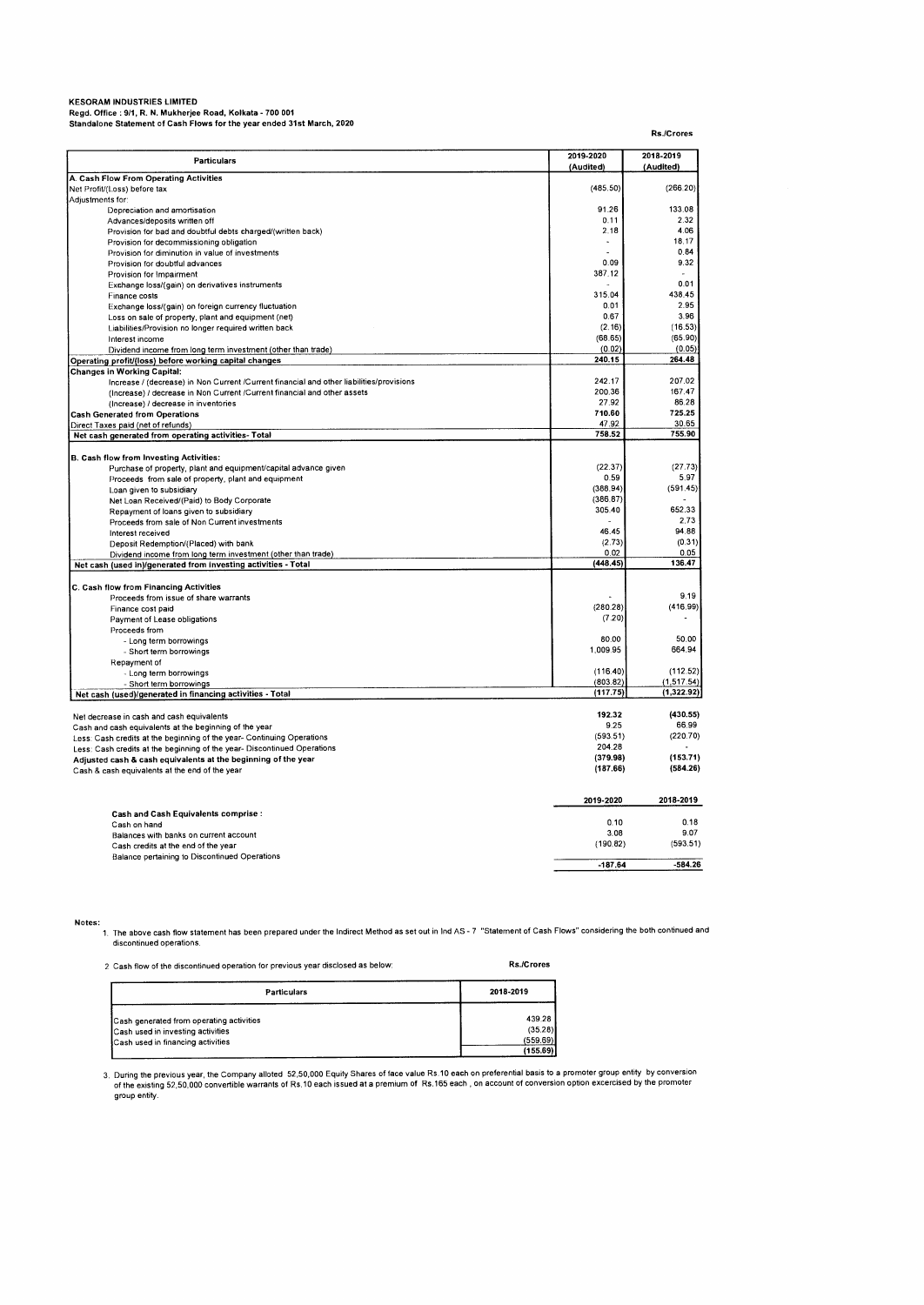**KESORAM INDUSTRIES LIMITED Regd. Office : 9/1, R. N. Mukherjee Road, Kolkata - 700 001 Consolidated statement of Cash Flows for the year ended 31st March, 2020** 

| Consolidated statement of Cash Flows for the year ended 5 ist march,                         |                         | Rs./Crores             |
|----------------------------------------------------------------------------------------------|-------------------------|------------------------|
| <b>Particulars</b>                                                                           | 2019-2020<br>(Audited)  | 2018-2019<br>(Audited) |
| A. Cash Flow From Operating Activities                                                       |                         |                        |
| Net Profit/(Loss) before tax                                                                 | (187.53)                | (375.27)               |
| Adjustments for:                                                                             |                         |                        |
| Depreciation and amortisation                                                                | 112.61                  | 153.15                 |
| Advance/deposits written off                                                                 | 0.11                    | 2.32                   |
| Provision for bad and doubtful debts (written back)                                          | 5.89                    | 4.06                   |
| Provision for Warranty<br>Provision for decommissioning obligation                           | $\sim$                  | 18.17<br>0.84          |
| Provision for doubtful advances                                                              | 0.09                    | 12.20                  |
| Exchange loss/(gain) on derivatives instruments                                              |                         | 0.01                   |
| Finance costs                                                                                | 343.67                  | 512.35                 |
| Exchange loss/(gain) on foreign currency fluctuation                                         | (0.04)                  | 2.99                   |
| Loss on sale of property, plant and equipment (Net)                                          | 0.67                    | 4.01                   |
| Loss/ (gain) on sale of investments (net)                                                    |                         | (0.02)                 |
| Liabilities/Provision no longer required written back                                        | (2.84)                  | (16.74)                |
| Interest income                                                                              | (31.35)                 | (43.82)                |
| Dividend income from long term investment (other than trade)                                 | (0.02)<br>241.26        | (0.37)<br>273.88       |
| Operating profit/(loss) before working capital changes<br><b>Changes in Working Capital:</b> |                         |                        |
| Increase / (decrease) in Non Current / Current financial and other liabilities/provisions    | 242.00                  | 202.40                 |
| (Increase) / decrease in Non Current / Current financial and other assets                    | 214.35                  | 173.19                 |
| (Increase) / decrease in inventories                                                         | 41.10                   | 96.80                  |
| <b>Cash Generated from Operations</b>                                                        | 738.71                  | 746.27                 |
| Direct Taxes paid (net of refunds)                                                           | 47.96                   | 29.16                  |
| Net cash generated from operating activities                                                 | 786.67                  | 775.43                 |
|                                                                                              |                         |                        |
| B. Cash flow from Investing Activities:                                                      |                         |                        |
| Purchase of property, plant and equipment/Capital Advance given                              | (33.68)                 | (36.98)                |
| Proceeds from sale of property, plant and equipment                                          | 0.59<br>(604.25)        | 6.00<br>(246.68)       |
| Loan to body corporate                                                                       | 180.90                  | 240.53                 |
| Repayment of Loan by body corporate<br>Proceeds from sale of Non Current investments         | 3.99                    | 577.92                 |
| Interest received                                                                            | 103.50                  | 33.83                  |
| Deposit made with bank                                                                       | (2.73)                  | (0.31)                 |
| Dividend income from long term investment (other than trade)                                 | 0.02                    | 0.37                   |
| Net cash generated from investing activities                                                 | (351.66)                | 574.68                 |
| C. Cash flow from Financing Activities                                                       |                         |                        |
| Proceeds from issue of share warrants                                                        |                         | 9.19                   |
| Finance cost paid                                                                            | (394.17)                | (494.66)               |
| Payment of Lease obligations                                                                 | (7.76)                  |                        |
| Proceeds from                                                                                |                         |                        |
| - Long term borrowings                                                                       | 80.00                   | 200,00                 |
| - Short term borrowings                                                                      | 970.81                  | 1,584.70               |
| Repayment of                                                                                 | (144.53)                | (730.38)               |
| - Long term borrowings                                                                       | (816.23)                | (2, 391.51)            |
| - Short term borrowings<br>Net cash (used)/generated in financing activities                 | (311.88)                | (1,822.66)             |
|                                                                                              |                         |                        |
| Net decrease in cash and cash equivalents                                                    | 123.13                  | (472.55)               |
| Cash and cash equivalents at the beginning of the year                                       | 9.58                    | 76.18                  |
| Cash and cash equivalents on acquisition of undertaking                                      |                         |                        |
| Less: Cash credits at the beginning of the year- Continuing Operations                       | (626.65)                | (220.70)               |
| Less: Cash credits at the beginning of the year- Discontinued Operations                     | 204.28<br>(412.80)      | (144.52)               |
| Adjusted cash & cash equivalents at the beginning of the year                                | $-289.67$               | 617.07                 |
| Adjusted cash & cash equivalents at the end of the year                                      |                         |                        |
|                                                                                              |                         | Year ended             |
|                                                                                              | Year ended<br>(Audited) | (Audited)              |
|                                                                                              |                         |                        |
| Cash and Cash Equivalents comprise :                                                         | 0.10                    | 0.05                   |
| Cash on hand                                                                                 |                         | 6.49                   |
| Cheques on hand<br>Balances with banks on current account                                    | 9.55                    | 12.02                  |
| Balances with banks on Cash Credit Accounts                                                  | ٠                       |                        |
| Others                                                                                       |                         | $\circ$                |
| in post office saving bank account                                                           |                         |                        |
| Deposit with original maturity less than three months                                        |                         | 0.01                   |
| Cash credits at the end of the year                                                          | (299.32)                | (635.64)               |
| Balance pertaining to Discontinued Operations                                                | -289.67                 | -617.07                |
|                                                                                              |                         |                        |

Amount is below the rounding of norm adopted by the Group

Notes:

1. The above cash flow statement has been prepared under the Indirect Method as set out in Ind AS - 7 "Statement of Cash Flows".

2. During the previous year, the Group alloted 52,50,000 Equity Shares of face value Rs.10 each on preferential basis to a promoter group entity by conversion<br>of the existing 52,50,000 convertible warrants of Rs.10 each

**Rs./Crores** 3. Cash flow of the discontinued operation for previous year disclosed as below:

| <b>Particulars</b>                       | 2018-2019 |
|------------------------------------------|-----------|
| Cash generated from operating activities | 439.28    |
| Cash used in investing activities        | $-35.28$  |
| Cash used in financing activities        | $-559.69$ |
|                                          | $-155.69$ |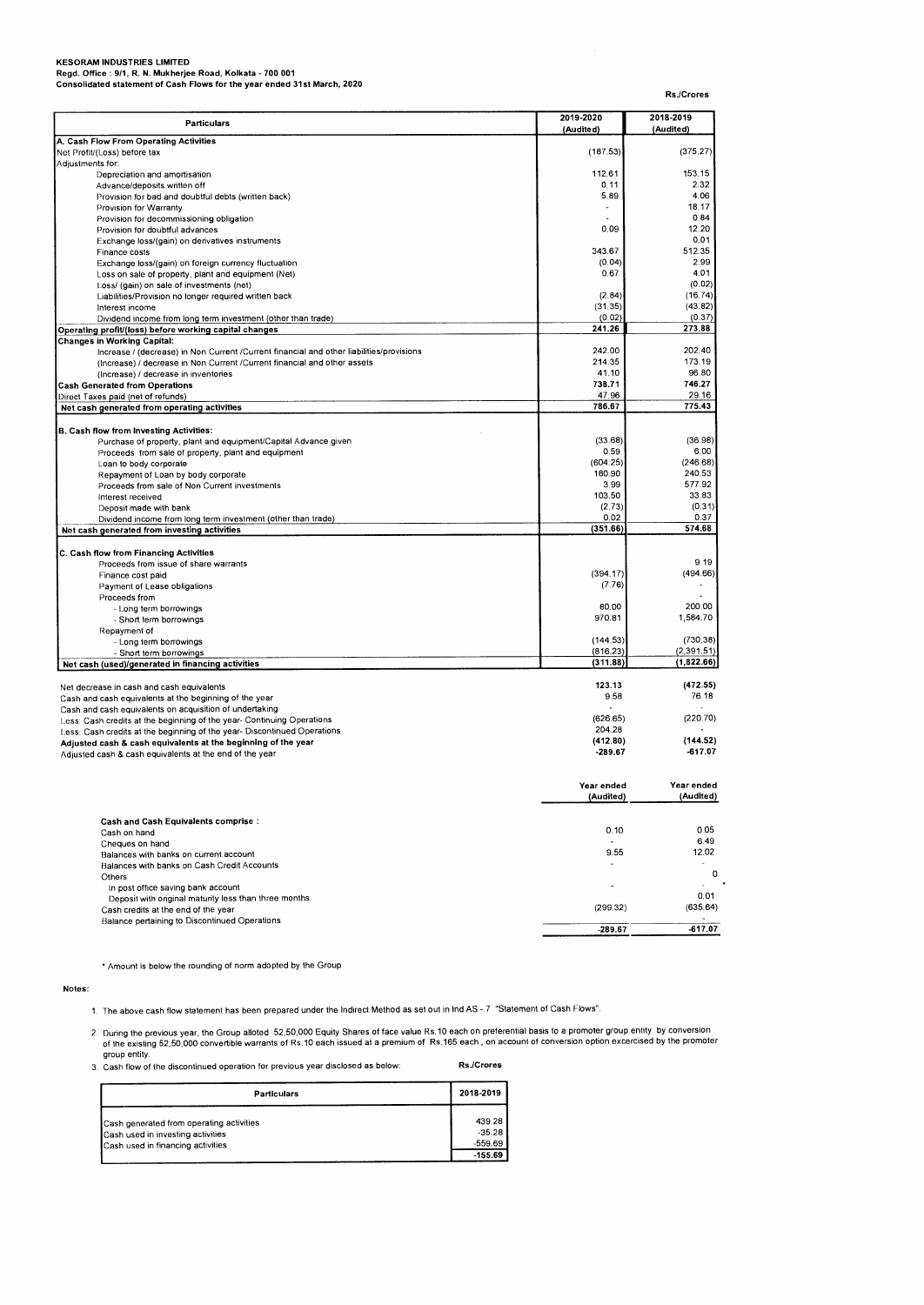- **1** Other Comprehensive Income includes impact of fair valuation of non-current investments and re-measurement gains/ (losses) on actuarial valuation of postemployment defined benefits. These items will not be reclassified to profit or loss.
- **<sup>2</sup>**The figures for the quarter ended 31st March, 2020 and 31st March, 2019 are the balancing figures between the audited figures in respect of the full financial year and the published year to date figures upto the third quarter of the relevant financial year.
- The Scheme of Demerger between the Company and Birla Tyres Limited ("Resulting Company") and their respective shareholders and creditors ("Scheme") was<br>approved by the Hon'ble National Company Law Tribunal ('NCLT') on 08 N became effective on December 04, 2019. Pursuant to the Scheme becoming effective, the Tyre business undertaking is demerged from the Company and transferred to and vested in the Resulting Company with effect from January 01, 2019 i.e. the Appointed Date.

Accordingly, the Company has recognised the effect of demerger and the difference of Rs 81.76 crore i.e. excess of the value of transferred assets over the transferred liabilities pertaining to the demerged undertaking pursuant to the Scheme has been debited to the Retained earnings of the Company. Further, genera<br>or multipurpose borrowings of the Company transferred to the of the Company immediately before the appointed date in terms of the said scheme. The operations of the Tyre business (demerged undertaking) has been represented for all previous periods as discontinued operations.

| The impact of above re-presentation on previous period figures is as follows | <b>Rs./Crores</b>                                                            |                                                |
|------------------------------------------------------------------------------|------------------------------------------------------------------------------|------------------------------------------------|
| <b>Particulars</b>                                                           | Corresponding<br>three months<br>ended in the<br>previous year<br>31/03/2019 | <b>Previous</b><br>vear<br>ended<br>31/03/2019 |
|                                                                              | (Unaudited)                                                                  | (Audited)                                      |
| IA. Total Income                                                             | 267.51                                                                       | 1.325.54                                       |
| <b>B.</b> Total Expenses                                                     | 343.66                                                                       | 1,588.42                                       |
| C. Loss before Tax (A-B)                                                     | (76.14)                                                                      | (262.88)                                       |
| D. Tax Expense/ (Credit)                                                     |                                                                              |                                                |
| E. Loss from Discontinued Operations (C-D)                                   | (76.14)                                                                      | (262.88)                                       |

**<sup>4</sup>**Balance Sheet for the previous ended 31st March, 2019 is not comparable with current year since this includes the demerged tyre segment figures.

- 5 Effective from 1st April 2019, the Group has adopted Ind AS 116 'Leases'. On transition, the Group has recorded the lease liability at the present value of future lease payments discounted using the incremental borrowing rate and has also chosen to measure the right-of-use asset at the same value as the lease liability. The adoption of this standard did not have any significant impact on the results for the period and earnings per share.
- **<sup>6</sup>**The Company had losses during the previous year and has continued to incur losses during the current year, primarily due to lower volumes and finance costs which has resulted in contraction in net worth during the year and as at March 31, 2020. The net current liabilities as at March 31 2020 were Rs. 1,156.20 Crore at Standalone and Rs. 1,250.50 Crore at Consolidated level respectively. Further, the Company has not complied with certain financial debt covenants,the Company has defaulted in repayment of letter of credit, its working capital facilities and interest payable to lenders aggregating to Rs. 272.77 Crore in respect of its term loans and working capital facilities as on March 31, 2020. The default is pirmiarily caused to due to liqudity mismatch, while the company has continued to genetrate positive cash flow from its business operations.

The Board of directors has evaluated these conditions and has advised management to take measures to improve the liquidity condition of the Company. The Company is working towards a resolution plan with the lenders and has signed a non-binding term sheet with a potential investor, which will enable the Company to scale up its operations and meet the remaining financial obligations. The management is expecting to get the necessary approval of the stakeholders. The Company's ability to as a going concern is dependent on successful outcome of the above mentioned management plans. In addition, the Promoter Group, has<br>consistently demonstrated its financial commitment in the Company and financial statements have been prepared on the basis that the Company will continue as a going concern.

- 7 The appearance of COVID-19 in January 2020 and its global expansion has caused the viral outbreak to be classified as a pandemic on 11 March 2020 by the World Health Organisation. Since then measures are being adopted to combat the virus which is having a significant impact not only on people but economic activity in general. As per the directives of both the Central and State Governments in the wake of COVID-19 pandemic, the operations of the Company were impacted, due to shutdown of all plants and offices (from 24 March 2020 to 3 May 2020) following nationwide lockdown by the Government of India. The Company has resulned<br>operations in a phased manner as per directives from the Governmen the pandemic on the business and carrying amounts of current assets and liabilities after considering internal and external sources of information including the possible future uncertainties in the global economic conditions as at the date of approval of these financial results. Given the uncertainties associated with pandemic's nature and duration, the actuals may differ from the estimates considered in these financial results. The Company continues to closely monitor the rapidly changing situation in order to successfully address possible financial and non-financial impact on the Company.
- **<sup>8</sup>**The company has carried out an impairment analysis in respect of its exposure to its WOS (CIL). The company has followed the Discounted Cash flow method to ascertain the recoverable amounts , consequently an impairment of Rs. 387.12 crores has been accounted by the company against the total exposure of Rs.
- **<sup>9</sup>**The external borrowings from banks as disclosed in statement of assets and liabilities is after giving effect to transfer of borrowings to the Resulting Company in accordance with the NC LT approved scheme as stated above.The banks are in the process of splitting the loan as per the order.
- **10** Figures for the previous period have been regrouped/reclassified wherever necessary to conform to current period's classification.
- **<sup>11</sup>**During the previous year, the Company received a grant from third party amounting to Rs. 31.75 crore. The grant has been netted off with related cost for which it has been received.
- **<sup>12</sup>**The Statutory Auditors have carried out audit of the above financial results for the quarter and year ended 31st March, 2020. The financial results have been approved by the Board of Directors on 30th July, 2020 after review thereof by the Audit Committee

By Order of the Board

Place: Kolkata Personal Reserves and Property and Place: Kolkata Property and Place: Kolkata Place: Notes and P<br>Place: Kolkata Place: Nolvata<br>Date: 30th July, 2020

CIN : L17119WB1919PLC0034291 Phone : 033 2243 5453, 2242 9454, 2248 0764, 2213 0441 1 Fax : 033 2210 9455 Email: corporate@kesoram.net I Website : www.kesocorp.com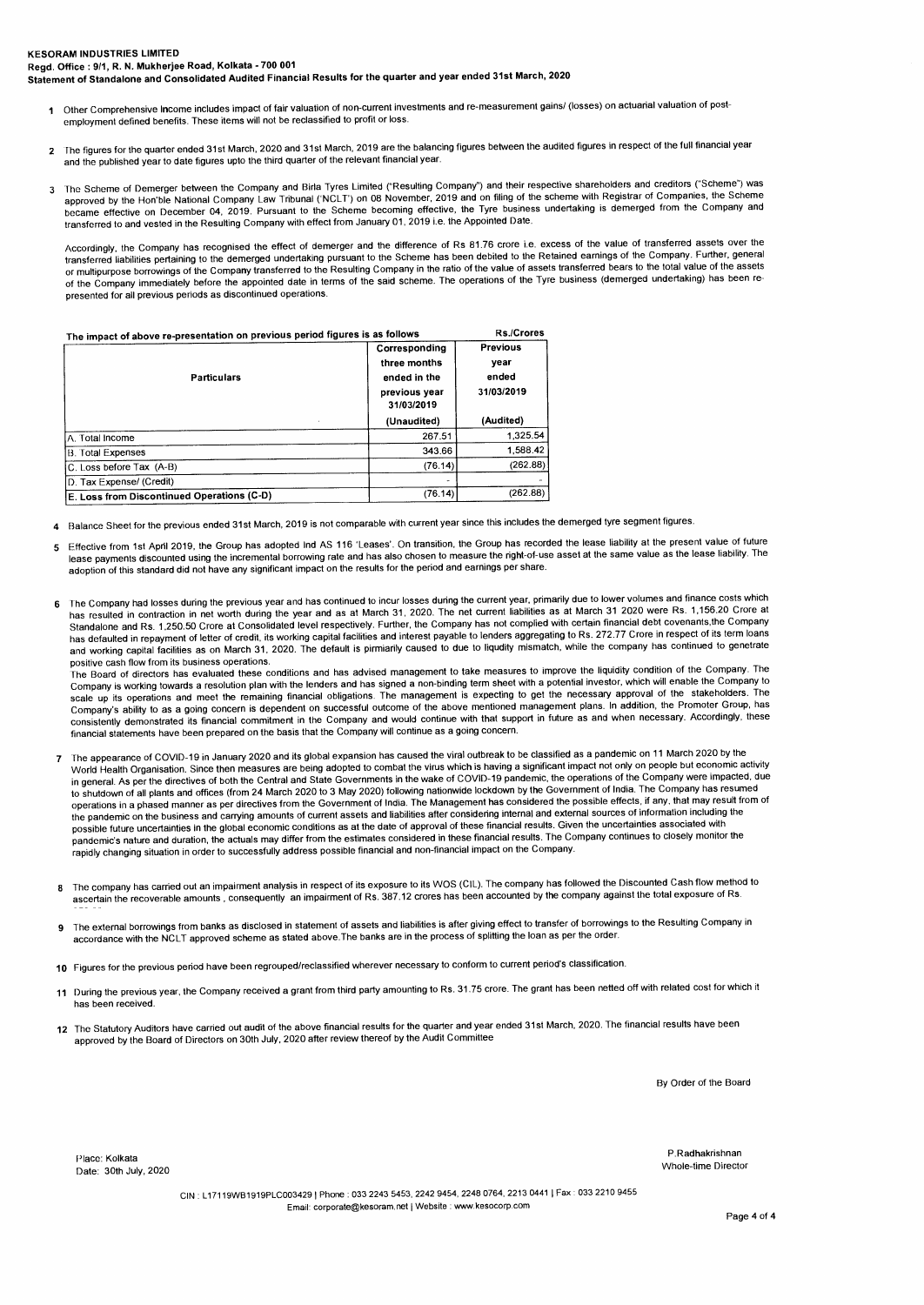**Regd. Office : 9/1, R. N. Mukherjee Road, Kolkata - 700 001 Statement of Standalone and Consolidated Unaudited Financial Results for the quarter ended 30th June, 2020** 

|                |                                                                                                                   |                                        |                                        |                                                             |                                                        |                                        |                                            |                                                             | Rs./Crores                              |
|----------------|-------------------------------------------------------------------------------------------------------------------|----------------------------------------|----------------------------------------|-------------------------------------------------------------|--------------------------------------------------------|----------------------------------------|--------------------------------------------|-------------------------------------------------------------|-----------------------------------------|
|                |                                                                                                                   | Current                                | Preceeding                             | Standalone<br>Corresponding                                 | Consolidated<br>Corresponding<br>Current<br>Preceeding |                                        |                                            |                                                             |                                         |
| SI.            | Particulars                                                                                                       | three<br>months<br>ended<br>30/06/2020 | three<br>months<br>ended<br>31/03/2020 | three months<br>ended in the<br>previous year<br>30/06/2019 | Previous<br>Year<br>ended<br>31/03/2020                | three<br>months<br>ended<br>30/06/2020 | three<br>months<br>ended<br>31/03/2020     | three months<br>ended in the<br>previous year<br>30/06/2019 | Previous<br>Year<br>ended<br>31/03/2020 |
|                |                                                                                                                   |                                        |                                        | Refer Note A<br>and Note 3                                  |                                                        |                                        |                                            | Refer Note A<br>and Note 3                                  |                                         |
| No.            |                                                                                                                   | (Unaudited)                            | (Unaudited)                            | (Unaudited)                                                 | (Audited)                                              | (Unaudited)                            | (Unaudited)                                | (Unaudited)                                                 | (Audited)                               |
| $\mathbf{1}$   | Income<br>a) Revenue from Operations                                                                              | 409.03                                 | 466.09                                 | 718.10                                                      | 2,329.95                                               | 427.29                                 | 532.49                                     | 800.84                                                      | 2,645.64                                |
|                | b) Other Income                                                                                                   | 25.96                                  | 32.78                                  | 14.08                                                       | 79.35                                                  | 15.30                                  | 23.43                                      | 5.01                                                        | 40.35                                   |
|                | Total Income $[1(a) + 1(b)]$                                                                                      | 434.99                                 | 498.87                                 | 732.18                                                      | 2,409.30                                               | 442.59                                 | 555.92                                     | 805.85                                                      | 2,685.99                                |
| $\overline{2}$ | Expenses                                                                                                          |                                        |                                        |                                                             |                                                        |                                        |                                            |                                                             |                                         |
|                | a) Cost of Materials consumed                                                                                     | 40.33                                  | 60.07                                  | 67.48                                                       | 246.68                                                 | 47.51                                  | 88.86                                      | 98.20<br>(11.61)                                            | 369.16<br>(1.91)                        |
|                | b) Changes in inventories of finished goods,                                                                      | 3.48                                   | 3.47                                   | (14.72)                                                     | (5.83)                                                 | 5.86                                   | (4.74)                                     |                                                             |                                         |
|                | work-in-progress and stock-in-trade<br>c) Employee benefits expense                                               | 29.98                                  | 26.52                                  | 37.51                                                       | 133.93                                                 | 40.16                                  | 48.55                                      | 58.27                                                       | 219.55                                  |
|                | d) Depreciation and amortisation expense                                                                          | 22.69                                  | 23.04                                  | 22.19                                                       | 91.26                                                  | 27.99                                  | 29.04                                      | 27.32                                                       | 112.61                                  |
|                | e) Finance Costs                                                                                                  | 68.95                                  | 76.89                                  | 76.43                                                       | 315.05                                                 | 76.50                                  | 84.70                                      | 83.86                                                       | 343.64                                  |
|                | f) Power and fuel                                                                                                 | 87.87                                  | 135.54                                 | 184.02                                                      | 639.12                                                 | 91.65                                  | 149.71                                     | 196.76                                                      | 694.96                                  |
|                | g) Packing and carriage                                                                                           | 123.50                                 | 173.92                                 | 230.49                                                      | 821.70                                                 | 123.77                                 | 175.09                                     | 231.51                                                      | 826.36                                  |
|                | h) Other expenses                                                                                                 | 40.09                                  | 53.89                                  | 64.14                                                       | 265.77                                                 | 45.10                                  | 66.88                                      | 74.87                                                       | 309.19                                  |
|                | Total Expenses [2(a) to 2(h)]                                                                                     | 416.89                                 | 553.34                                 | 667.54                                                      | 2,507.68                                               | 458.54                                 | 638.09                                     | 759.18                                                      | 2,873.52                                |
| 3              | Profit/(Loss) before exceptional items<br>and tax (1-2)                                                           | 18.10                                  | (54.47)                                | 64.64                                                       | (98.38)                                                | (15.95)                                | (82.17)                                    | 46.67                                                       | (187.53)                                |
| 4              | Exceptional items [Refer Note 7]                                                                                  |                                        | (387.12)                               |                                                             | (387.12)                                               |                                        |                                            | $\blacksquare$                                              |                                         |
| 5              | Profit/(Loss) before tax (3+4)                                                                                    | 18.10                                  | (441.59)                               | 64.64                                                       | (485.50)                                               | (15.95)                                | (82.17)                                    | 46.67                                                       | (187.53)                                |
| 6              | Tax expense<br>a) Current tax charge / (credit) (in respect of earlier year)<br>b) Deferred tax charge / (credit) |                                        |                                        | $\tilde{\phantom{a}}$                                       |                                                        | $\overline{a}$                         | ٠                                          |                                                             |                                         |
| $\overline{7}$ | Net Profit/(Loss) for the period from continuing<br>operations (5-6)                                              | 18.10                                  | (441.59)                               | 64.64                                                       | (485.50)                                               | (15.95)                                | (82.17)                                    | 46.67                                                       | (187.53)                                |
| 8              | Loss before tax from discontinued operations (Refer Note 2)                                                       |                                        |                                        | (57.48)                                                     | $\bullet$                                              |                                        | ÷,                                         | (57.48)                                                     |                                         |
| 9              | Tax charge / (Credit) of discontinued operations                                                                  |                                        | ä,                                     |                                                             | $\tilde{\phantom{a}}$                                  |                                        |                                            |                                                             |                                         |
| 10             | Loss from discontinued operations after Tax (8-9)                                                                 |                                        |                                        | (57.48)                                                     |                                                        |                                        |                                            | (57.48)                                                     |                                         |
| 11             | Profit/(Loss) for the period (7+10)                                                                               | 18.10                                  | (441.59)                               | 7.16                                                        | (485.50)                                               | (15.95)                                | (82.17)                                    | (10.81)                                                     | (187.53)                                |
| 12             | Other Comprehensive Income (net of tax expense)<br>(Refer Note 1)                                                 |                                        |                                        |                                                             |                                                        |                                        |                                            |                                                             |                                         |
|                | Continued Operations                                                                                              | (0.87)                                 | (11.42)                                | 0.02                                                        | (11.37)                                                | (1.90)                                 | (15.05)                                    | (0.68)                                                      | (16.02)                                 |
|                | <b>Discontinued Operations</b>                                                                                    |                                        |                                        | 0.01                                                        |                                                        |                                        |                                            | 0.01                                                        |                                         |
| 13             | Total Comprehensive Income (11+12)                                                                                | 17,23                                  | (453.01)                               | 7.19                                                        | (496.87)                                               | (17.85)                                | (97.22)                                    | (11.48)                                                     | (203.55)                                |
| 14             | Paid-up equity share capital<br>(Face value Rs. 10/-per share)                                                    | 142.59                                 | 142.59                                 | 142.59                                                      | 142.59                                                 | 142.59                                 | 142.59                                     | 142.59                                                      | 142.59                                  |
| 15             | Reserves excluding Revaluation Reserve                                                                            |                                        |                                        |                                                             | (115.23)                                               |                                        |                                            |                                                             | (239.84)                                |
| 16             | Earnings Per Share (EPS) (Not Annualised)                                                                         |                                        |                                        |                                                             |                                                        |                                        |                                            |                                                             |                                         |
|                | [Face value of Rs.10/- per share]                                                                                 |                                        |                                        |                                                             |                                                        |                                        |                                            |                                                             |                                         |
|                | <b>Continuing Operations:</b><br>Basic EPS                                                                        | 1.27<br>Rs.                            | (30.97)                                | 4.53                                                        | (34.05)                                                | (1.12)                                 | (5.76)                                     | 3.27                                                        | (13.15)                                 |
|                | Diluted EPS                                                                                                       | 1.27<br>Rs.                            | (30.97)                                | 4.53                                                        | (34.05)                                                | (1.12)                                 | (5.76)                                     | 3.27                                                        | (13.15)                                 |
|                | b) Discontinued Operations :                                                                                      |                                        |                                        |                                                             |                                                        |                                        |                                            |                                                             | $\sim$                                  |
|                | Basic EPS                                                                                                         | Rs.<br>L.                              | ٠                                      | (4.03)                                                      | $\ddot{\phantom{0}}$                                   |                                        | $\blacksquare$<br>$\overline{\phantom{a}}$ | (4.03)<br>(4.03)                                            | $\overline{\phantom{a}}$                |
|                | Diluted EPS                                                                                                       | Rs.                                    | ٠                                      | (4.03)                                                      | ÷,                                                     |                                        |                                            |                                                             |                                         |
|                | (c) Continuing and discontinued Operations :<br>Basic EPS                                                         | 1.27<br>Rs.                            | (30.97)                                | 0.50                                                        | (34.05)                                                | (1.12)                                 | (5.76)                                     | (C.76)                                                      | (13.15)<br>(13.15)                      |
|                | <b>Diluted EPS</b>                                                                                                | 1.27<br>Rs.                            | (30.97)                                | 0.50                                                        | (34.05)                                                | (1.12)                                 | (5.76)                                     | (0.76)                                                      |                                         |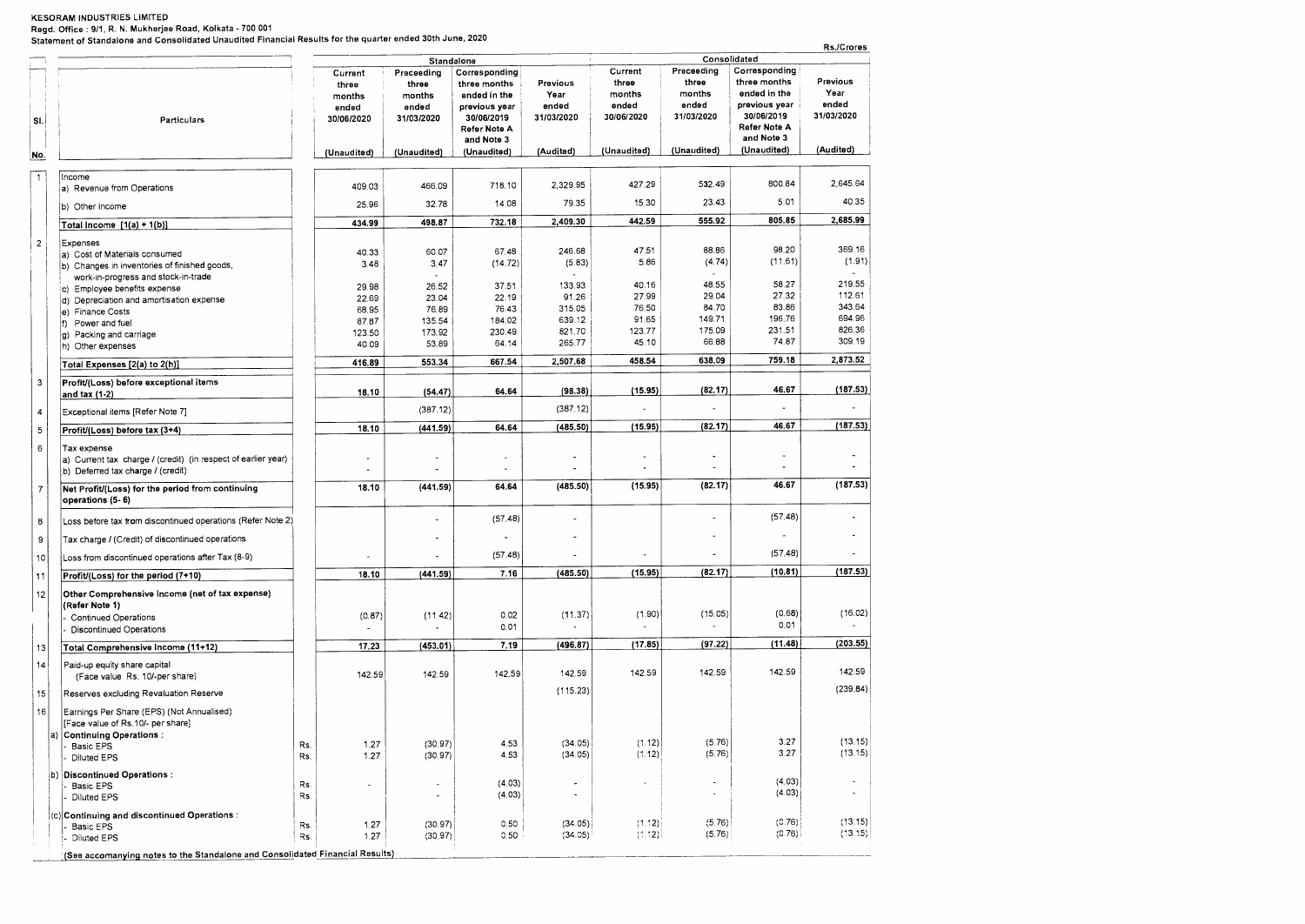## **KESORAM INDUSTRIES LIMITED Regd. Office : 9/1, R. N. Mukherjee Road, Kolkata - 700 001 Statement of Standalone and Consolidated Unaudited Financial Results for the quarter ended 30th June, 2020**

**Statement of Segment Revenue, Results, Assets and Liabilities** 

| Consolidated<br>Corresponding<br>Preceeding<br><b>Current</b><br>three months<br>three<br><b>Previous</b><br>three<br>Year<br>months<br>months<br>ended in the<br>ended<br>ended<br>ended<br>previous year<br>31/03/2020<br>30/06/2020<br>31/03/2020<br>30/06/2019<br>SI.<br><b>Particulars</b><br>Refer Note A<br>and Note 3<br>No.<br>(Audited)<br>(Unaudited)<br>(Unaudited)<br>(Unaudited)<br>$\mathbf{1}$<br>Segment Revenue<br>718.10<br>409.03<br>466.09<br>2,329.95<br>Cement<br>a<br>82.74<br>315.69<br>18.26<br>66.40<br>b<br>Rayon, T.P. and Chemicals<br>427.29<br>532.49<br>800.84<br>2,645.64<br>Total<br>Less: Inter Segment Revenue (at cost)<br>427.29<br>532.49<br>800.84<br>2,645.64<br>Sales /Income<br>427.29<br>532.49<br>800.84<br>2,645.64<br><b>Total Revenue from Operations</b><br>(0.00)<br>0.01<br>0.00<br>0.00<br>$\overline{2}$<br>Segment Results [Profit /(Loss) before tax and interest]<br>123.45<br>157.44<br>73.83<br>10.25<br>Cement<br>a<br>(14.26)<br>(9.08)<br>3.11<br>(9.51)<br>Rayon, T.P. and Chemicals<br>b<br>1.17<br>126.56<br>147.93<br>59.57<br>Total<br>Less:<br>83.34<br>79.89<br>335.46<br>75.52<br>Interest<br>(82.17)<br>46.67<br>(187.53)<br>(15.95)<br>Total Loss before tax<br>3<br><b>Segment Assets</b><br>2.591.99<br>2.561.93<br>2.637.97<br>2,561.93<br>Cement<br>a |
|-----------------------------------------------------------------------------------------------------------------------------------------------------------------------------------------------------------------------------------------------------------------------------------------------------------------------------------------------------------------------------------------------------------------------------------------------------------------------------------------------------------------------------------------------------------------------------------------------------------------------------------------------------------------------------------------------------------------------------------------------------------------------------------------------------------------------------------------------------------------------------------------------------------------------------------------------------------------------------------------------------------------------------------------------------------------------------------------------------------------------------------------------------------------------------------------------------------------------------------------------------------------------------------------------------------------------------------|
|                                                                                                                                                                                                                                                                                                                                                                                                                                                                                                                                                                                                                                                                                                                                                                                                                                                                                                                                                                                                                                                                                                                                                                                                                                                                                                                                   |
|                                                                                                                                                                                                                                                                                                                                                                                                                                                                                                                                                                                                                                                                                                                                                                                                                                                                                                                                                                                                                                                                                                                                                                                                                                                                                                                                   |
|                                                                                                                                                                                                                                                                                                                                                                                                                                                                                                                                                                                                                                                                                                                                                                                                                                                                                                                                                                                                                                                                                                                                                                                                                                                                                                                                   |
|                                                                                                                                                                                                                                                                                                                                                                                                                                                                                                                                                                                                                                                                                                                                                                                                                                                                                                                                                                                                                                                                                                                                                                                                                                                                                                                                   |
|                                                                                                                                                                                                                                                                                                                                                                                                                                                                                                                                                                                                                                                                                                                                                                                                                                                                                                                                                                                                                                                                                                                                                                                                                                                                                                                                   |
|                                                                                                                                                                                                                                                                                                                                                                                                                                                                                                                                                                                                                                                                                                                                                                                                                                                                                                                                                                                                                                                                                                                                                                                                                                                                                                                                   |
|                                                                                                                                                                                                                                                                                                                                                                                                                                                                                                                                                                                                                                                                                                                                                                                                                                                                                                                                                                                                                                                                                                                                                                                                                                                                                                                                   |
|                                                                                                                                                                                                                                                                                                                                                                                                                                                                                                                                                                                                                                                                                                                                                                                                                                                                                                                                                                                                                                                                                                                                                                                                                                                                                                                                   |
|                                                                                                                                                                                                                                                                                                                                                                                                                                                                                                                                                                                                                                                                                                                                                                                                                                                                                                                                                                                                                                                                                                                                                                                                                                                                                                                                   |
|                                                                                                                                                                                                                                                                                                                                                                                                                                                                                                                                                                                                                                                                                                                                                                                                                                                                                                                                                                                                                                                                                                                                                                                                                                                                                                                                   |
|                                                                                                                                                                                                                                                                                                                                                                                                                                                                                                                                                                                                                                                                                                                                                                                                                                                                                                                                                                                                                                                                                                                                                                                                                                                                                                                                   |
|                                                                                                                                                                                                                                                                                                                                                                                                                                                                                                                                                                                                                                                                                                                                                                                                                                                                                                                                                                                                                                                                                                                                                                                                                                                                                                                                   |
|                                                                                                                                                                                                                                                                                                                                                                                                                                                                                                                                                                                                                                                                                                                                                                                                                                                                                                                                                                                                                                                                                                                                                                                                                                                                                                                                   |
|                                                                                                                                                                                                                                                                                                                                                                                                                                                                                                                                                                                                                                                                                                                                                                                                                                                                                                                                                                                                                                                                                                                                                                                                                                                                                                                                   |
|                                                                                                                                                                                                                                                                                                                                                                                                                                                                                                                                                                                                                                                                                                                                                                                                                                                                                                                                                                                                                                                                                                                                                                                                                                                                                                                                   |
|                                                                                                                                                                                                                                                                                                                                                                                                                                                                                                                                                                                                                                                                                                                                                                                                                                                                                                                                                                                                                                                                                                                                                                                                                                                                                                                                   |
|                                                                                                                                                                                                                                                                                                                                                                                                                                                                                                                                                                                                                                                                                                                                                                                                                                                                                                                                                                                                                                                                                                                                                                                                                                                                                                                                   |
|                                                                                                                                                                                                                                                                                                                                                                                                                                                                                                                                                                                                                                                                                                                                                                                                                                                                                                                                                                                                                                                                                                                                                                                                                                                                                                                                   |
|                                                                                                                                                                                                                                                                                                                                                                                                                                                                                                                                                                                                                                                                                                                                                                                                                                                                                                                                                                                                                                                                                                                                                                                                                                                                                                                                   |
|                                                                                                                                                                                                                                                                                                                                                                                                                                                                                                                                                                                                                                                                                                                                                                                                                                                                                                                                                                                                                                                                                                                                                                                                                                                                                                                                   |
|                                                                                                                                                                                                                                                                                                                                                                                                                                                                                                                                                                                                                                                                                                                                                                                                                                                                                                                                                                                                                                                                                                                                                                                                                                                                                                                                   |
|                                                                                                                                                                                                                                                                                                                                                                                                                                                                                                                                                                                                                                                                                                                                                                                                                                                                                                                                                                                                                                                                                                                                                                                                                                                                                                                                   |
|                                                                                                                                                                                                                                                                                                                                                                                                                                                                                                                                                                                                                                                                                                                                                                                                                                                                                                                                                                                                                                                                                                                                                                                                                                                                                                                                   |
|                                                                                                                                                                                                                                                                                                                                                                                                                                                                                                                                                                                                                                                                                                                                                                                                                                                                                                                                                                                                                                                                                                                                                                                                                                                                                                                                   |
|                                                                                                                                                                                                                                                                                                                                                                                                                                                                                                                                                                                                                                                                                                                                                                                                                                                                                                                                                                                                                                                                                                                                                                                                                                                                                                                                   |
|                                                                                                                                                                                                                                                                                                                                                                                                                                                                                                                                                                                                                                                                                                                                                                                                                                                                                                                                                                                                                                                                                                                                                                                                                                                                                                                                   |
|                                                                                                                                                                                                                                                                                                                                                                                                                                                                                                                                                                                                                                                                                                                                                                                                                                                                                                                                                                                                                                                                                                                                                                                                                                                                                                                                   |
|                                                                                                                                                                                                                                                                                                                                                                                                                                                                                                                                                                                                                                                                                                                                                                                                                                                                                                                                                                                                                                                                                                                                                                                                                                                                                                                                   |
|                                                                                                                                                                                                                                                                                                                                                                                                                                                                                                                                                                                                                                                                                                                                                                                                                                                                                                                                                                                                                                                                                                                                                                                                                                                                                                                                   |
|                                                                                                                                                                                                                                                                                                                                                                                                                                                                                                                                                                                                                                                                                                                                                                                                                                                                                                                                                                                                                                                                                                                                                                                                                                                                                                                                   |
|                                                                                                                                                                                                                                                                                                                                                                                                                                                                                                                                                                                                                                                                                                                                                                                                                                                                                                                                                                                                                                                                                                                                                                                                                                                                                                                                   |
|                                                                                                                                                                                                                                                                                                                                                                                                                                                                                                                                                                                                                                                                                                                                                                                                                                                                                                                                                                                                                                                                                                                                                                                                                                                                                                                                   |
|                                                                                                                                                                                                                                                                                                                                                                                                                                                                                                                                                                                                                                                                                                                                                                                                                                                                                                                                                                                                                                                                                                                                                                                                                                                                                                                                   |
|                                                                                                                                                                                                                                                                                                                                                                                                                                                                                                                                                                                                                                                                                                                                                                                                                                                                                                                                                                                                                                                                                                                                                                                                                                                                                                                                   |
|                                                                                                                                                                                                                                                                                                                                                                                                                                                                                                                                                                                                                                                                                                                                                                                                                                                                                                                                                                                                                                                                                                                                                                                                                                                                                                                                   |
| 801.48<br>649.94<br>634.00<br>649.94<br>Rayon, T.P. and Chemicals<br>b                                                                                                                                                                                                                                                                                                                                                                                                                                                                                                                                                                                                                                                                                                                                                                                                                                                                                                                                                                                                                                                                                                                                                                                                                                                            |
|                                                                                                                                                                                                                                                                                                                                                                                                                                                                                                                                                                                                                                                                                                                                                                                                                                                                                                                                                                                                                                                                                                                                                                                                                                                                                                                                   |
| 3,225.99<br>3,211.87<br>3,439.45<br>3,211.87<br>Total                                                                                                                                                                                                                                                                                                                                                                                                                                                                                                                                                                                                                                                                                                                                                                                                                                                                                                                                                                                                                                                                                                                                                                                                                                                                             |
|                                                                                                                                                                                                                                                                                                                                                                                                                                                                                                                                                                                                                                                                                                                                                                                                                                                                                                                                                                                                                                                                                                                                                                                                                                                                                                                                   |
| 4<br><b>Segment Liabilities</b>                                                                                                                                                                                                                                                                                                                                                                                                                                                                                                                                                                                                                                                                                                                                                                                                                                                                                                                                                                                                                                                                                                                                                                                                                                                                                                   |
| 3,004.11                                                                                                                                                                                                                                                                                                                                                                                                                                                                                                                                                                                                                                                                                                                                                                                                                                                                                                                                                                                                                                                                                                                                                                                                                                                                                                                          |
| 3,047.03<br>3,042.48<br>3,004.11<br>Cement<br>a                                                                                                                                                                                                                                                                                                                                                                                                                                                                                                                                                                                                                                                                                                                                                                                                                                                                                                                                                                                                                                                                                                                                                                                                                                                                                   |
| 304.91<br>240.14<br>304.91<br>298.49<br>Rayon, T.P. and Chemicals<br>b                                                                                                                                                                                                                                                                                                                                                                                                                                                                                                                                                                                                                                                                                                                                                                                                                                                                                                                                                                                                                                                                                                                                                                                                                                                            |
|                                                                                                                                                                                                                                                                                                                                                                                                                                                                                                                                                                                                                                                                                                                                                                                                                                                                                                                                                                                                                                                                                                                                                                                                                                                                                                                                   |
| 3,287.17<br>3,309.02<br>3,340.97<br>3.309.02<br>Total                                                                                                                                                                                                                                                                                                                                                                                                                                                                                                                                                                                                                                                                                                                                                                                                                                                                                                                                                                                                                                                                                                                                                                                                                                                                             |

| A. | Information related to discontinued operations     | <b>Rs./Crores</b>                                                                           |
|----|----------------------------------------------------|---------------------------------------------------------------------------------------------|
|    | <b>Particulars</b>                                 | Corresponding<br>three months<br>ended in the<br>previous year<br>30/06/2019<br>(Unaudited) |
|    | Segment Revenue (Net Sales /Income<br>from<br>А.   | 209.83                                                                                      |
|    | Segment Results (Loss before Interest & Tax)<br>В. | (22.61                                                                                      |
|    | C. Finance Cost                                    | 34.87                                                                                       |
|    | Total Loss before tax                              | (57.48)                                                                                     |
|    | E. Segment Assets                                  | 1.805.59                                                                                    |
|    | <b>Segment Liabilities</b>                         | 1.857.07                                                                                    |

Note: Pursuant to restructuring, the tyre business has been demerged from Kesoram Industries Limited. Therefore, at standalone financial statement level, the Company operates in one segment i.e "Cement".